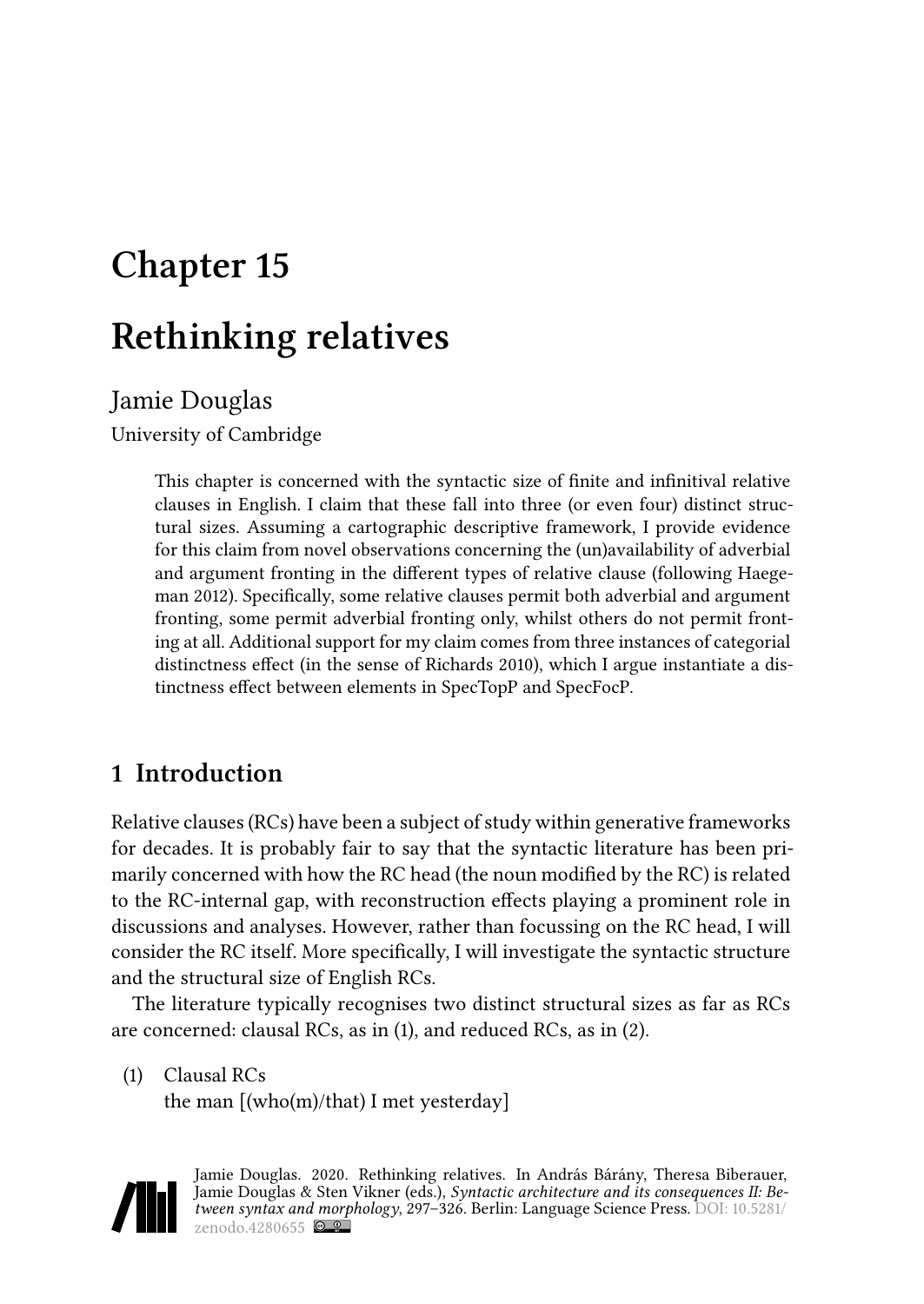#### Jamie Douglas

<span id="page-1-0"></span>(2) Reduced RCs the man [(being) arrested by police yesterday]

I will not discuss reduced RCs here (for recent discussion, see [Douglas 2016;](#page-28-1) [Har](#page-28-2)[wood 2017](#page-28-2)) but will focus exclusively on clausal RCs, simply calling them RCs from now on. I argue that RCs are not homogeneous in their structural size, i.e. they vary in terms of how much syntactic structure they contain. The different types of RC that I will investigate are exemplified below:

- (3) Finite *wh*-RCs
	- a. The man [who saw me] is John.
	- b. The house [which I lived in] fell down.
	- c. The house [in which I lived] fell down.
- (4) (Finite) *that*-RCs
	- a. The man [that saw me] is John.
	- b. The man [that I saw] is John.
	- c. The house [that I lived in] fell down.
- (5) Finite ∅-RCs
	- a. The man [I saw] is John.
	- b. The house [I lived in] fell down.
- <span id="page-1-1"></span>(6) Infinitival *wh*-RCs
	- a. The man [to whom to speak] is John.
	- b. The house [in which to live] is that one.
	- c. For a beginner, the course will likely provide a good atmosphere [in which for you to fire your first shots].<sup>1</sup>
- (7) Infinitival *for*-RCs
	- a. The man [for you to see] is John.
	- b. The man [for her to speak to] is John.
- (8) Infinitival ∅-RCs
	- a. The man [to see] is John.
	- b. The man [to speak to] is John.

<sup>1</sup>This example is from: [http://hunting.about.com/od/hunting-for-beginners/a/Hunting-For-](http://hunting.about.com/od/hunting-for-beginners/a/Hunting-For-Beginners.htm)[Beginners.htm](http://hunting.about.com/od/hunting-for-beginners/a/Hunting-For-Beginners.htm). Such examples are not acceptable to all speakers (see, e.g., the judgements in [Chomsky & Lasnik 1977;](#page-28-3) [Huddleston et al. 2002\)](#page-28-4), though there are speakers for whom they are acceptable.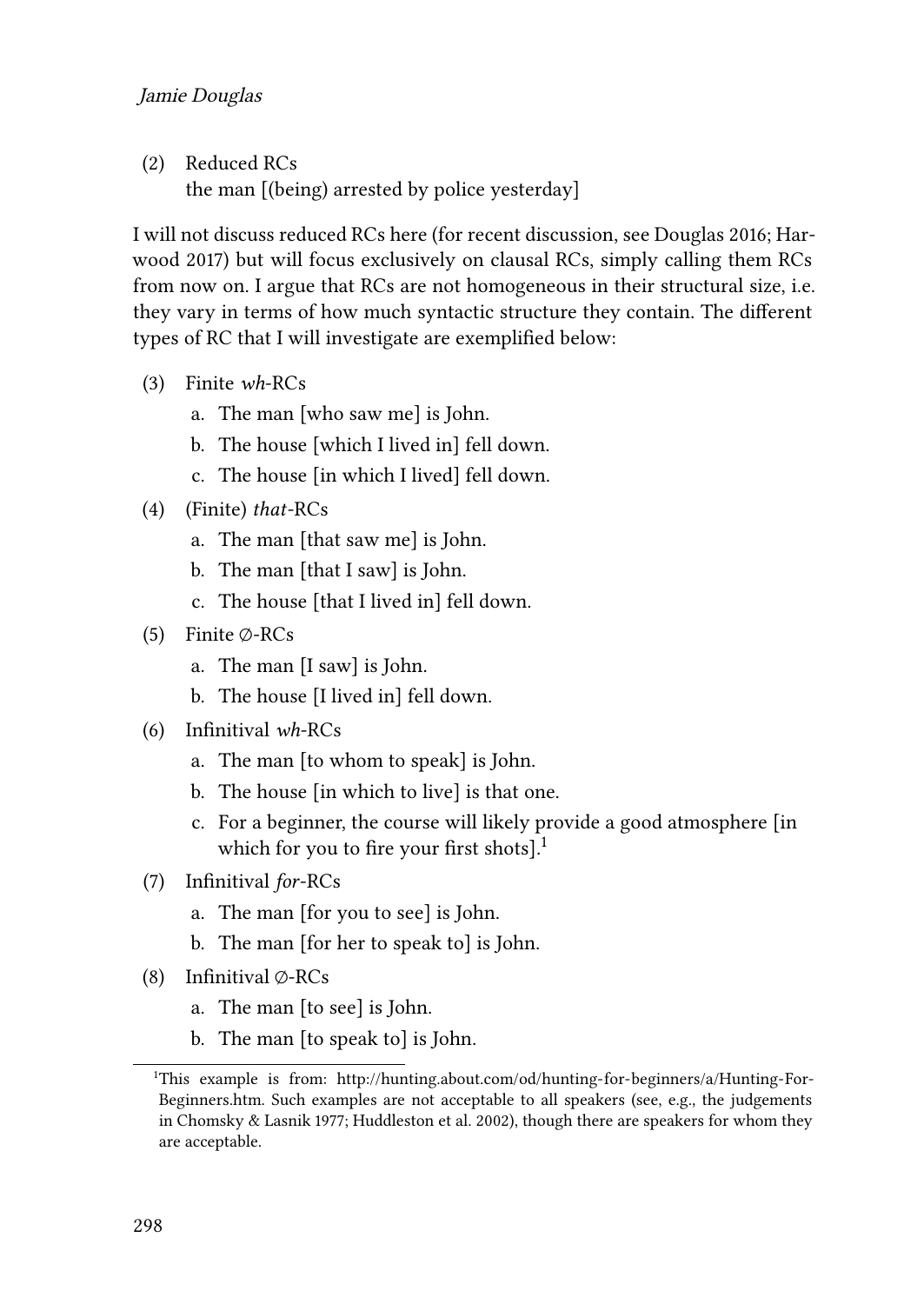The names for the different types of RC should be reasonably transparent. I do not refer to *wh*-RCs with and without preposition pied-piping as different types. Furthermore, I classify examples like [\(6](#page-1-1)c) as infinitival *wh*-RCs rather than infinitival *for*-RCs since the *wh*-phrase is further to the left. ∅-RCs are those without an overt *wh*-relative pronoun, *that* or *for*.

The idea that RCs might vary in structural size is not new, with a number of authors claiming a size difference between finite RCs introduced by an overt relative pronoun or complementiser and those not([Bošković 1994](#page-27-0); [1996](#page-27-1); [1997;](#page-27-2) [2016;](#page-27-3) [Weisler 1980](#page-29-1); [Doherty 1993;](#page-28-5) [2000\)](#page-28-6), or between infinitival RCs relativising on subjects and those relativising on non-subjects([Bhatt 1999](#page-27-4)). However, previous studies tend not to consider finite and infinitival RCs together, nor to consider the issue from a serious cartographic perspective (though see [Haegeman 2012](#page-28-0) for the application of such an approach to a range of clause types in English).

My more specific aim is thus to determine the structure and size of the left periphery of full clausal RCs. To investigate this question, I test whether full clausal RCs of the various types illustrated above are compatible with adverbial and argument fronting (including negative preposing), as done in [Haegeman \(2012\)](#page-28-0) for a range of clause types following the cartographic tradition([Rizzi 1997](#page-29-2) et seq. among many others). Unlike [Haegeman \(2012\)](#page-28-0), I focus exclusively on RCs, demonstrating that there is a lot more to say about RCs and fronting possibilities in their left peripheries. This is largely a result of empirical differences. Haegeman writes:

In the following discussion judgments are based on the literature and on a number of informants, all speakers of British English. There is, however, interspeaker variation, and some speakers are much more liberal when it comes to the distribution of fronted arguments in English. These speakers may well find that their judgments deviate systematically from those discussed here. Given that the divergence is systematic, I tentatively conclude that their grammar must differ from that of the speakers on whom this work is based. [\(Haegeman 2012](#page-28-0): 54)

I, and some that I have informally consulted, seem to belong to the "much more liberal" speakers of British English (others that I have consulted seem to belong to Haegeman's "not-so-liberal" group).<sup>2</sup> The biggest difference between [Haegeman'](#page-28-0)s (2012) reported judgements and those to be reported below is that Haegeman essentially rejects argument fronting in all RCs (a long-standing and

 ${}^{2}$ [Haegeman \(2012\)](#page-28-0) notes where some authors seem to be more liberal, e.g. [Radford \(2009a\).](#page-29-3)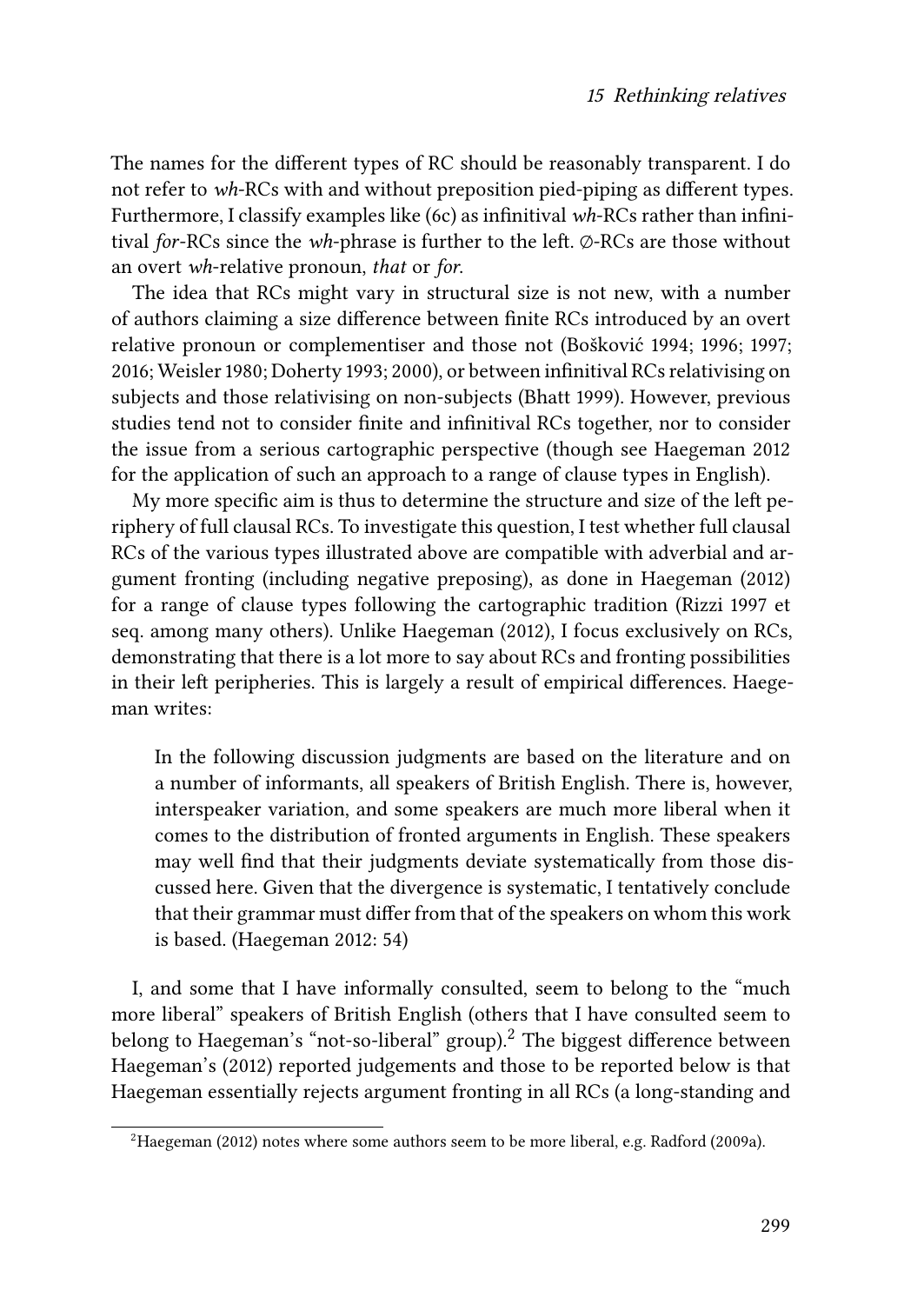widespread claim in the literature, see [Chomsky 1977](#page-28-7) and [Bak 1984](#page-27-5)), whilst I (and some of my consultants) accept it in some (but not all) RC-types. Nonetheless, even when it is permitted, argument fronting is constrained. I will argue that argument fronting is subject to what will be called a *categorial distinctness effect* (see [Richards 2010\)](#page-29-0), i.e. an argument that is fronted inside an RC must be of a different phrasal category from whatever is relativised. This will become apparent in [§3](#page-8-0).

The structure of this chapter is as follows. The adverbial fronting data is laid out in [§2](#page-3-0), whilst the argument fronting data and the aforementioned categorial distinctness effect are presented in §[3.](#page-8-0) My analysis is laid out in [§4](#page-14-0) and suggests a close formal relation between relativisation and topicalisation (at least in finite RC contexts). §[5](#page-25-0) concludes.

# <span id="page-3-0"></span>**2 Adverbial fronting**

#### **2.1 Finite** *wh***-RCs**

Adverbial fronting and adverbial negative preposing seem to behave in more or less the same way, except that adverbial negative preposing triggers so-called subject–auxiliary inversion. In this section, I will show that adverbial fronting is permitted in finite *wh*- and *that*-RCs and in infinitival *wh*-RCs, but is not permitted in the other RC-types.

Adverbial fronting is permitted in *wh*-RCs, both in non-subject RCs, as in [\(9](#page-3-1)), and in subject RCs, as in([10](#page-3-2)) (see also [Doherty 1993;](#page-28-5) [2000\)](#page-28-6). The same applies to adverbial negative preposing, as in([11\)](#page-3-3) (non-subject RCs) and [\(12](#page-3-4)) (subject RCs).

- <span id="page-3-1"></span>(9) a. I met a man who *next year* Mary might (actually) date.
	- b. I bought a dress which *next year* Mary might (actually) wear.
- <span id="page-3-2"></span>(10) a. I met a man who *next year* might (actually) date Mary.
	- b. I bought a dress which *next year* might (actually) make Mary popular.
- <span id="page-3-3"></span>(11) a. I met a man who *under no circumstances* would Mary ever date.
	- b. I bought a dress which *under no circumstances* would Mary ever wear.
- <span id="page-3-4"></span>(12) a. I met a man who *under no circumstances* would ever go out with Mary.
	- b. I bought a dress which *under no circumstances* would ever make Mary popular.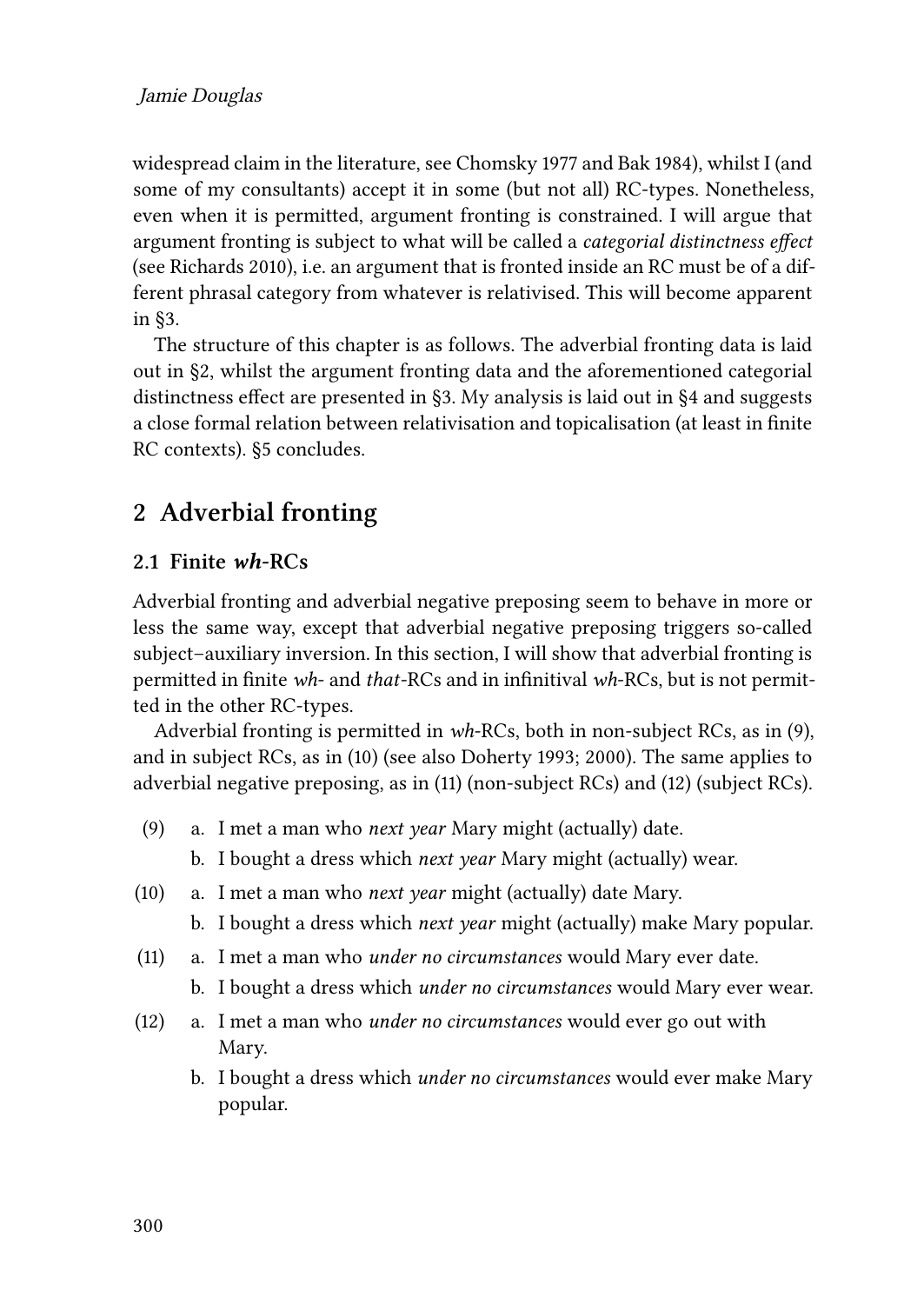The *wh*-relative pronoun may or may not pied-pipe a preposition. Adverbial fronting is compatible with either option, as in [\(13](#page-4-0)). The same applies to adverbial negative preposing, as in([14](#page-4-1)).

- <span id="page-4-0"></span>(13) a. I met a man who *next year* Mary might (actually) grant a second date to.
	- b. I met a man to whom *next year* Mary might (actually) grant a second date.
- <span id="page-4-1"></span>(14) a. I met a man who *under no circumstances* would Mary ever grant a first date to.
	- b. I met a man to whom *under no circumstances* would Mary ever grant a first date.

### **2.2 Finite** *that***-RCs**

Adverbial fronting is permitted in *that*-RCs, both in non-subject RCs, as in [\(15\)](#page-4-2), and in subject RCs, as in [\(16\)](#page-4-3) (see also [Doherty 1993](#page-28-5); [2000](#page-28-6)). The same applies to adverbial negative preposing, as in([17](#page-4-4)) (non-subject RCs) and([18\)](#page-4-5) (subject RCs).

- <span id="page-4-2"></span>(15) a. I met a man that *next year* Mary might (actually) date.
	- b. I bought a dress that *next year* Mary might (actually) wear.
- <span id="page-4-3"></span>(16) a. I met a man that *next year* might (actually) date Mary.
	- b. I bought a dress that *next year* might (actually) make Mary popular.
- <span id="page-4-4"></span>(17) a. I met a man that *under no circumstances* would Mary ever date. b. I bought a dress that *under no circumstances* would Mary ever wear.
- <span id="page-4-5"></span>(18) a. I met a man that *under no circumstances* would ever go out with Mary.
	- b. I bought a dress that *under no circumstances* would ever make Mary popular.

*that*-RCs do not permit pied-piping of prepositions at all so([19b](#page-4-6)) and([20](#page-5-0)b) are ungrammatical independently of adverbial fronting and adverbial negative preposing respectively.

- <span id="page-4-6"></span>(19) a. I met a man that *next year* Mary might (actually) grant a second date to.
	- b. \* I met a man to that (*next year*) Mary might (actually) grant a second date.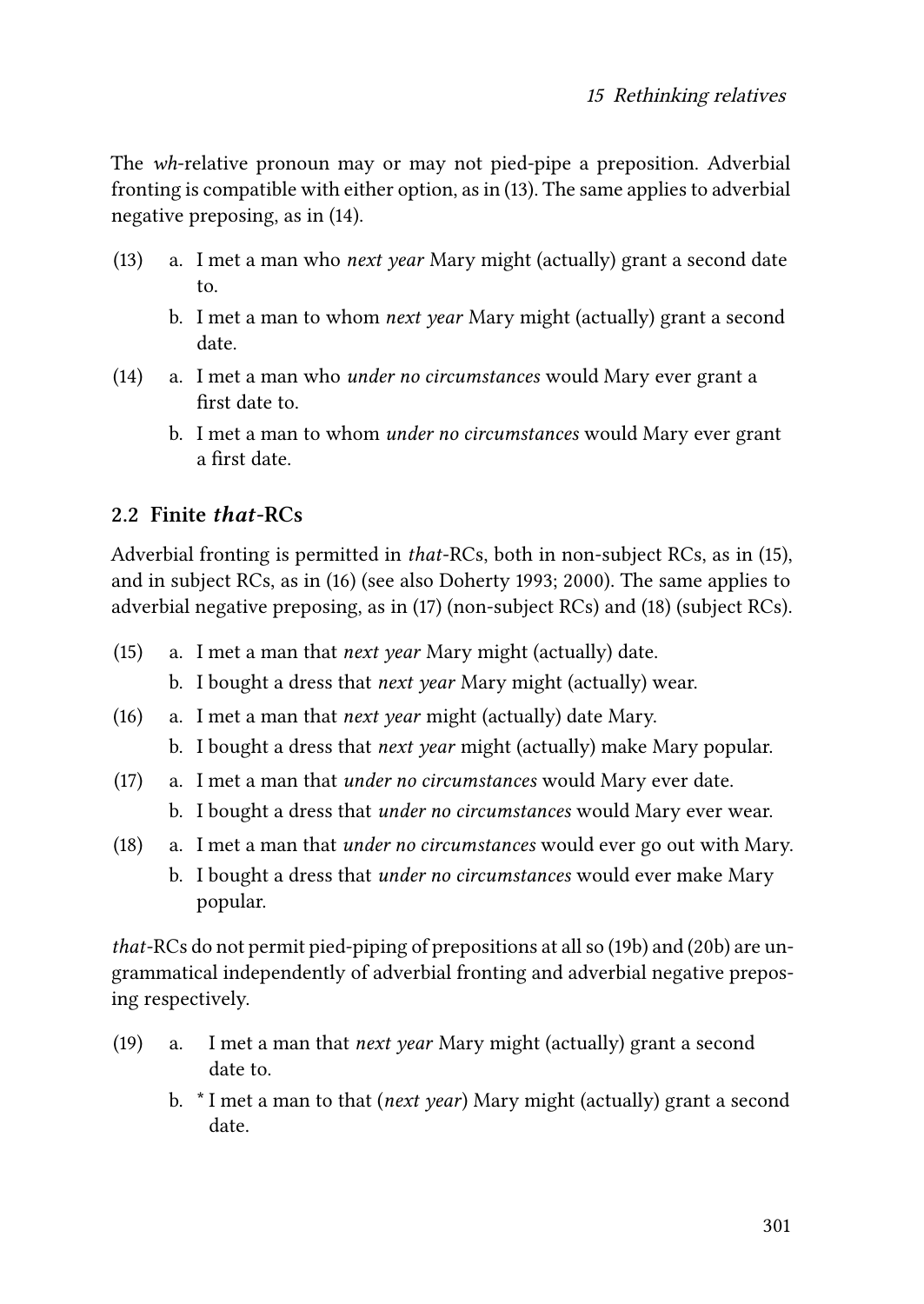- <span id="page-5-0"></span>(20) a. I met a man that *under no circumstances* would Mary ever grant a first date to.
	- b. \* I met a man to that (*under no circumstances*) would Mary ever grant a first date.

#### **2.3 Finite ∅-RCs**

Unlike in finite *wh*-RCs and finite *that*-RCs, adverbial fronting is not permitted in finite ∅-RCs (see also [Doherty 1993](#page-28-5); [2000](#page-28-6)). This applies to both non-subject RCs, as in [\(21](#page-5-1)), and subject RCs, as in [\(22\)](#page-5-2). Note, however, that finite subject  $\varnothing$ -RCs are generallyimpossible in (standard) English. $^3$  In other words, the examples in ([22](#page-5-2)) are ungrammatical independently of adverbial fronting. Exactly the same holds of adverbial negative preposing, as in [\(23\)](#page-5-3) (non-subject RCs) and([24](#page-5-4)) (subject RCs).

- <span id="page-5-1"></span>(21) a. \* I met a man *next year* Mary might (actually) date.
	- b. \* I bought a dress *next year* Mary might (actually) wear.
- <span id="page-5-2"></span>(22) a. \* I met a man (*next year*) might (actually) date Mary. b. \* I bought a dress (*next year*) might (actually) make Mary popular.
- <span id="page-5-3"></span>(23) a. \* I met a man *under no circumstances* would Mary ever date.
	- b. \* I bought a dress *under no circumstances* would Mary ever wear.
- <span id="page-5-4"></span>(24) a. \* I met a man (*under no circumstances*) would (ever) go out with Mary.
	- b. \* I bought a dress (*under no circumstances*) would (ever) make Mary popular.

*Ø-*RCs do not permit pied-piping of prepositions in general. Hence([25b](#page-5-5)) and [\(26b](#page-6-0)) are ungrammatical independently of adverbial fronting or adverbial negative preposing respectively.

<span id="page-5-5"></span>(25) a. \* I met a man *next year* Mary might (actually) grant a second date to. b. \* I met a man to (*next year*) Mary might (actually) grant a second date.

<sup>&</sup>lt;sup>3</sup>There are apparent counterexamples, such as (i):

<sup>(</sup>i) There's a man sells vegetables at the market.

However, there is good reason to believe that these are not instances of genuine ∅-RCs (see [den Dikken 2005](#page-28-8); [Harris & Vincent 1980](#page-28-9); [Henry 1995;](#page-28-10) [Lambrecht 1988](#page-29-4); [McCawley 1998](#page-29-5)), so I set these aside (pace [Doherty 1993;](#page-28-5) [2000\)](#page-28-6).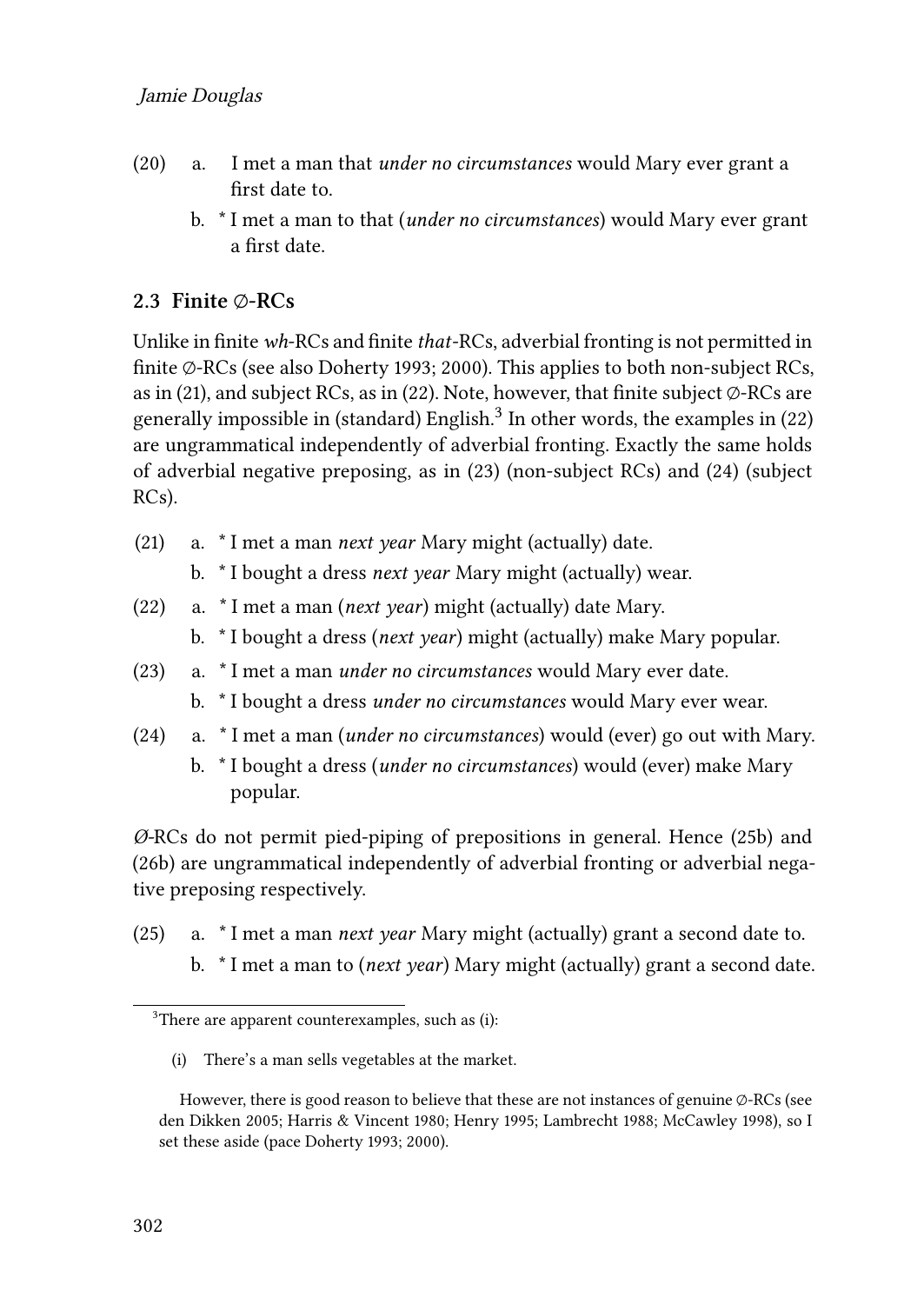- <span id="page-6-0"></span>(26) a. \* I met a man *under no circumstances* would Mary ever grant a first date.
	- b. \* I met a man to (*under no circumstances*) would Mary ever grant a first date.

### **2.4 Infinitival** *wh***-RCs**

In English, infinitival *wh*-RCs obligatorily involve a pied-piped preposition. Subject infinitival *wh*-RCs are consequently impossible because subjects do not have any prepositions to pied-pipe. All of the examples therefore involve non-subject relativisation. As can be seen, adverbial fronting and adverbial negative preposing is permitted, as in([27\)](#page-6-1) and [\(28](#page-6-2)) respectively.

- <span id="page-6-1"></span>(27) Mary's the woman to whom *next week* to hand these documents.
- <span id="page-6-2"></span>(28) Mary's the woman to whom *under no circumstances* to ever hand these documents.

Some speakers allow the complementiser *for* and an overt subject in infinitival *wh*-RCs, though even then it is typically judged as somewhat degraded. Other speakers judge it ungrammatical (see [Chomsky & Lasnik 1977](#page-28-3); [Huddleston et](#page-28-4) [al. 2002](#page-28-4): 1067). For those that do accept such structures, adverbial fronting is permitted in such cases. The fronted adverbial obligatorily precedes *for*, as in [\(29](#page-6-3)).

- <span id="page-6-3"></span>(29) a. ?? Mary's the woman to whom *next week* for you to hand these documents.
	- b. \* Mary's the woman to whom for you *next week* to hand these documents.

The same seems to be true for adverbial negative preposing, as in([30](#page-6-4)).

- <span id="page-6-4"></span>(30) a. ?? Mary's the woman to whom *under no circumstances* for you to ever hand these documents.
	- b. \* Mary's the woman to whom for you *under no circumstances* to ever hand these documents.

# **2.5 Infinitival** *for***-RCs**

Unlike in infinitival *wh*-RCs (with and without *for*), adverbial fronting is not permitted in infinitival *for*-RCs, i.e. infinitival RCs with overt *for* but no *wh*-relative pronoun, as in [\(31](#page-7-0)). The same applies to adverbial negative preposing, as in [\(32\)](#page-7-1).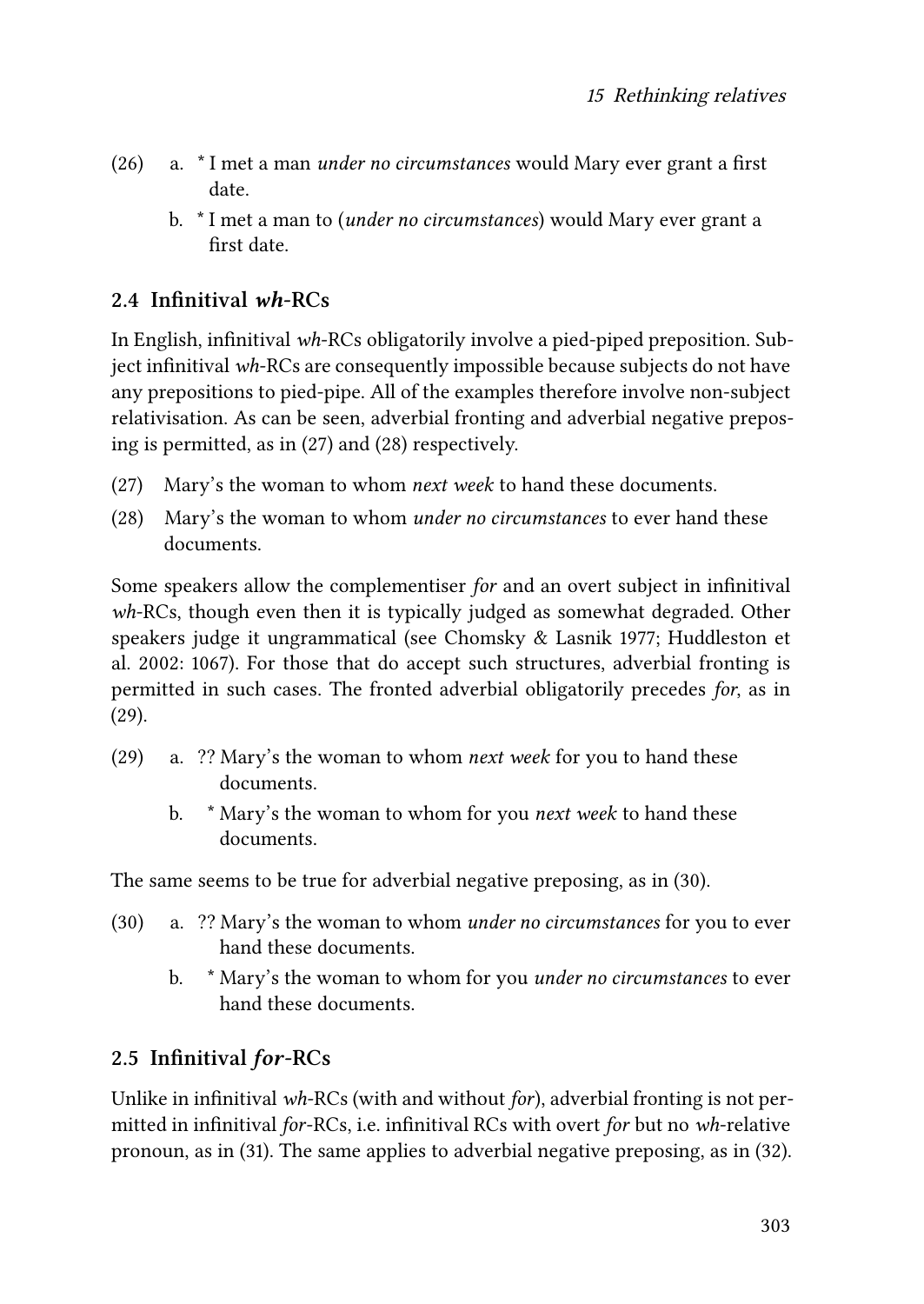- <span id="page-7-0"></span>(31) a. ?\* I met a man *next year* for you to bring to the party.
	- b. \* I met a man for you *next year* to bring to the party.
- <span id="page-7-1"></span>(32) a. \* I met a man *under no circumstances* for you to ever bring to the party.
	- b. \* I met a man for you *under no circumstances* to ever bring to the party.

Infinitival *for*-RCs do not permit pied-piping of prepositions in general. Hence [\(33\)](#page-7-2) and [\(34\)](#page-7-3) are ungrammatical independently of adverbial fronting and adverbial negative preposing.

- <span id="page-7-2"></span>(33) \* Mary's the woman to (*next week*) for you to hand these documents.
- <span id="page-7-3"></span>(34) \* Mary's the woman to (*under no circumstances*) for you to ever hand these documents.

#### **2.6 Infinitival ∅-RCs**

Like in infinitival *for*-RCs, adverbial fronting is not permitted in infinitival ∅- RCs, i.e. infinitival RCs with neither *for* nor a *wh*-relative pronoun, as in([35\)](#page-7-4). The same applies to adverbial negative preposing, as in([36](#page-7-5)).

- <span id="page-7-4"></span>(35) \* I met a man *next year* to bring to the party.
- <span id="page-7-5"></span>(36) \* I met a man *under no circumstances* to ever bring to the party.

Infinitival  $\varphi$ -RCs do not permit pied-piping of prepositions in general, hence [\(37](#page-7-6)) and([38\)](#page-7-7) are ungrammatical independently of adverbial fronting and adverbial negative preposing.

- <span id="page-7-6"></span>(37) \* Mary's the woman to (*next week*) to hand these documents.
- <span id="page-7-7"></span>(38) \* Mary's the woman to (*under no circumstances*) to ever hand these documents.

#### **2.7 Summary**

Adverbial fronting and adverbial negative preposing are permitted in finite *wh*-RCs, finite *that*-RCs, and infinitival *wh*-RCs (with and without *for*). They are not permitted in finite ∅-RCs, infinitival *for*-RCs, and infinitival ∅-RCs. Furthermore, they do not seem to interact with preposition pied-piping in any way.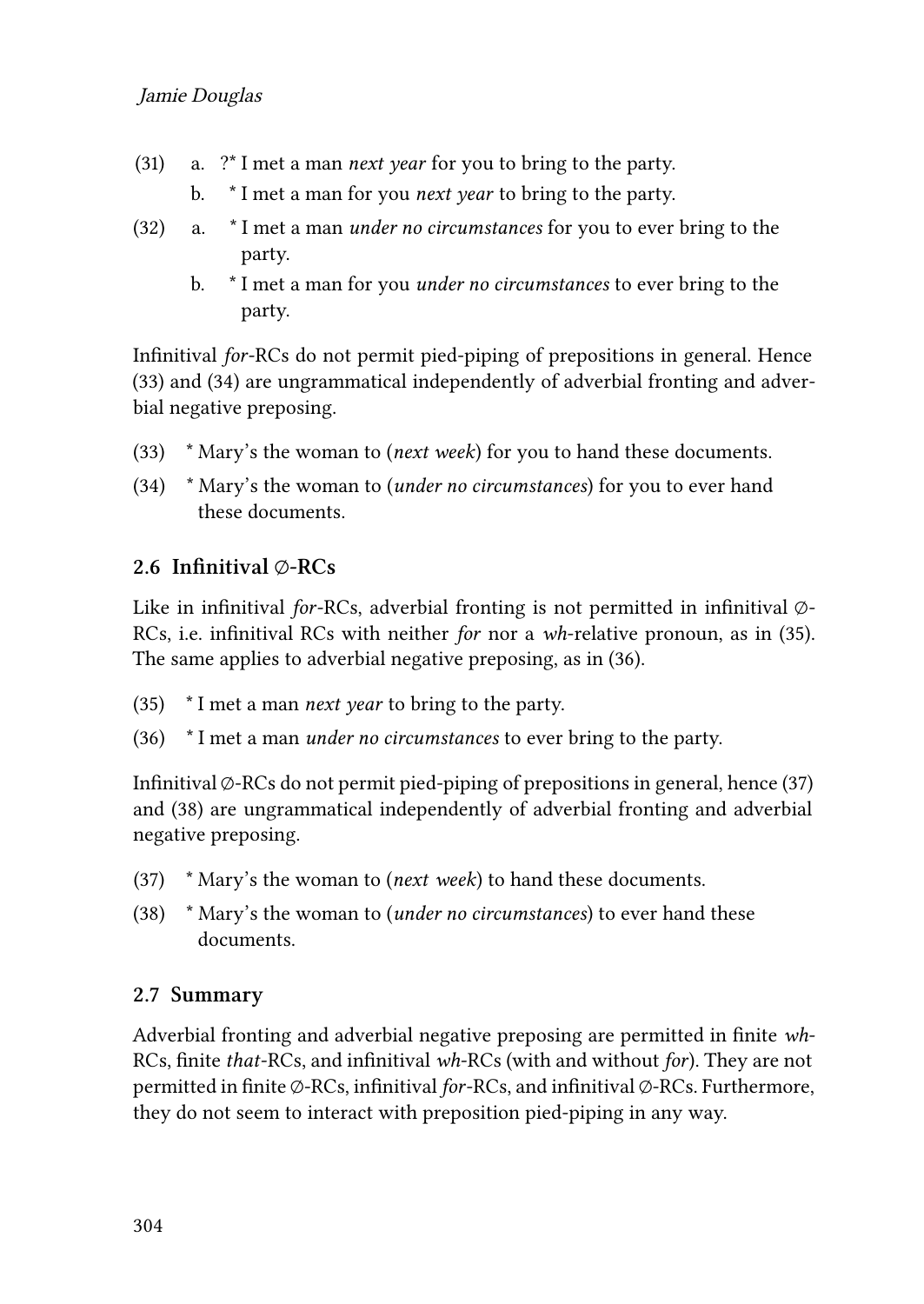# <span id="page-8-0"></span>**3 Argument fronting**

### **3.1 Finite** *wh***-RCs**

I turn now to argument fronting. As I will show, argument fronting is more constrained than adverbial fronting. Indeed, as pointed out in§[1,](#page-0-1) [Haegeman](#page-28-0)'s (2012) analysis is based on cases where argument fronting in RCs is generally impossible. This seems to be true for some of the speakers I have consulted as well. However, other speakers are "more liberal". Nevertheless, even for these more liberal speakers it is not the case that fronted arguments are freely permitted in all types of RC. As will be seen, argument fronting exhibits a *categorial distinctness effect*. Anticipating the findings, argument fronting is permitted in finite *wh*and *that*-RCs but not in the other RC-types.

Let us first consider non-subject RCs. Fronted arguments are acceptable to "moreliberal" informants, as in  $(39)$  $(39)$  $(39)$ .<sup>4</sup> The fronted argument obligatorily follows the relative pronoun, as shown by the ungrammaticality of [\(40\)](#page-8-2).

- <span id="page-8-1"></span>(39) a. I met a man to whom, *a second date*, Mary might actually grant. b. I bought a car in which, *muddy shoes*, I would never allow.
- <span id="page-8-2"></span>(40) a. \* I met a man, *a second date*, to whom Mary might actually grant. b. \* I bought a car, *muddy shoes*, in which I would never allow.

However, argument fronting is restricted. Observe that in [\(39](#page-8-1)) the *wh*-relative pronouns have pied-piped a preposition. Interestingly, without such pied-piping, the examples become degraded or unacceptable, as in([41](#page-8-3)).

<span id="page-8-3"></span>(41) a. ?\* I met a man who(m), *a second date*, Mary might actually grant to. b. ?\* I bought a car which, *muddy shoes*, I would never allow in.

The same effect can be seen when it is the fronted argument rather than the relative pronoun that has the option of pied-piping a preposition. In [\(42\)](#page-8-4), the fronted argument has pied-piped a preposition and the result is acceptable, whilst in([43](#page-9-0)), it has not pied-piped a preposition and the result is unacceptable.

<span id="page-8-4"></span>(42) I witnessed the second date which, *to that man*, Mary should never have granted.

<sup>4</sup> Similarly, [Radford \(2009a:](#page-29-3) 282) judges the following example as acceptable:

<sup>(</sup>i) A university is the kind of place in which, that kind of behaviour, we cannot tolerate.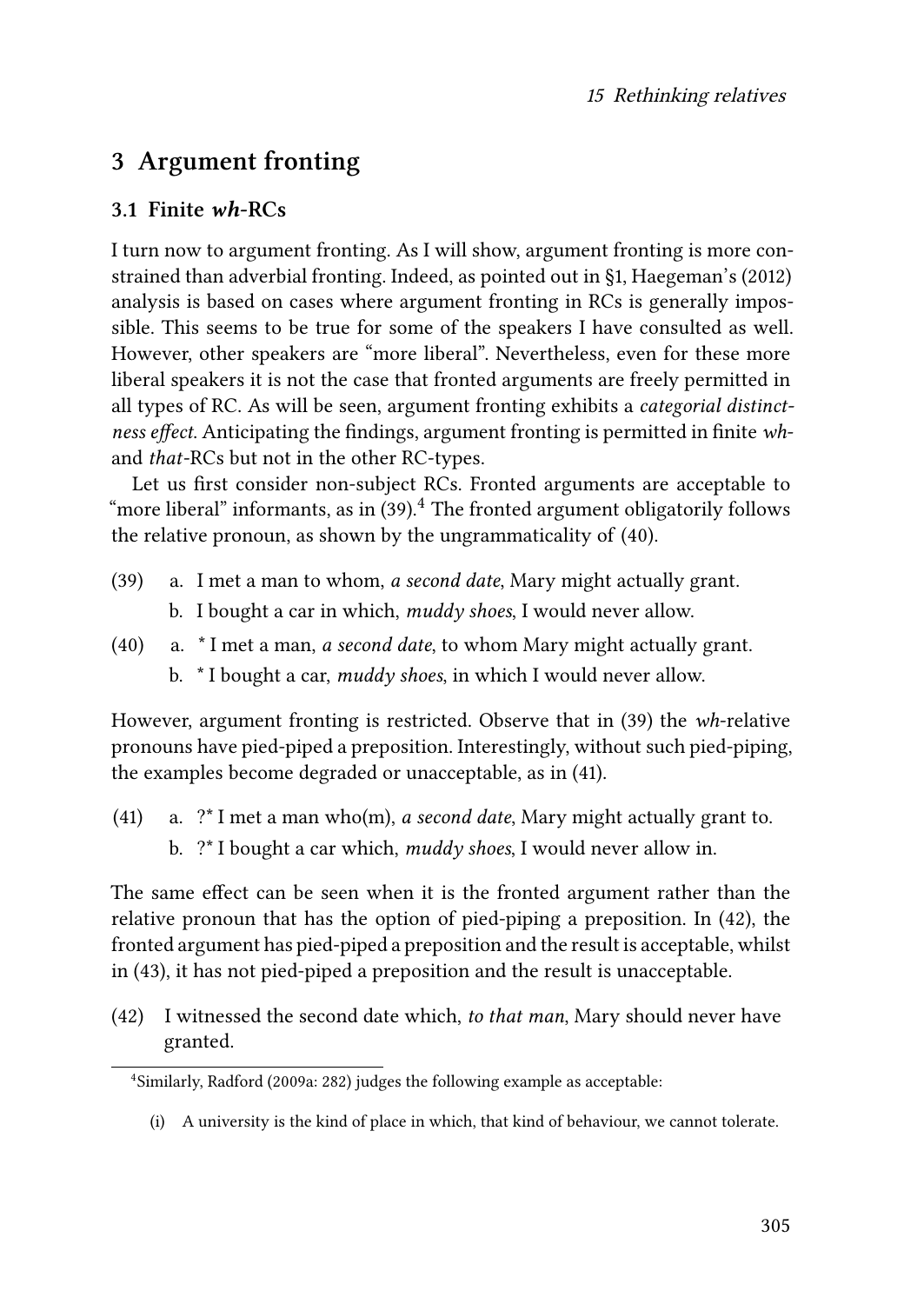#### Jamie Douglas

<span id="page-9-0"></span>(43) \* I witnessed the second date which, *that man*, Mary should never have granted to.

What these data tell us is that the relative pronoun and fronted argument cannot both be nominal phrases (DPs). If one is a DP, the other must pied-pipe a preposition, i.e. be a prepositional phrase (PP). To my knowledge, this is a novel empirical generalisation. Adopting [Richards'](#page-29-0)s (2010) terminology, I refer to this as a *categorial distinctness effect*.

This raises the question of what happens when both the relative pronoun and fronted argument pied-pipe a preposition. The result is grammatical (example adapted from [Totsuka \(2014\).](#page-29-6)

<span id="page-9-3"></span>(44) I met a man *with whom*, *about linguistics*, I could talk all day.

However, there is an issue about whether the fronted PP in such examples is actually an argument (see [Rizzi 1997](#page-29-2): 294, 322–325). I leave such examples aside for now but will return to them in [§4.4.](#page-19-0)

The categorial distinctness effect is particularly important when it comes to argument fronting in subject RCs. It has been claimed that fronted topics, or fronted arguments more generally, are impossible in subject RCs [\(Haegeman](#page-28-0) [2012](#page-28-0): 58; [Rizzi 1997:](#page-29-2) 307). The following examples, taken from [Rizzi \(1997](#page-29-2): 307), are intended to show that fronted arguments are possible in non-subject RCs, as in [\(45a](#page-9-1)) and [\(46a](#page-9-2)), but impossible in subject RCs, as in([45](#page-9-1)b) and [\(46b](#page-9-2)) (judgements as in the original). $<sup>5</sup>$ </sup>

- <span id="page-9-1"></span>(45) a. ?? the man to whom, *that book*, I gave
	- b. \* the man who, *that book*, gave to me
- <span id="page-9-2"></span>(46) a. ? a man to whom, *liberty*, we should never grant<sup>6</sup>
	- b. \* a man who, *liberty*, should never grant to us

(i) He's the kind of person who, a noble gesture like that, would simply not appreciate.

I, and others, find this example odd. We feel that it needs a subject resumptive pronoun to be even marginally acceptable, as in (ii). Interestingly, an object resumptive does not seem even marginally possible, as in (iii). See §[4.4](#page-19-0) for discussion.

- (ii) ? He's the kind of person who, a noble gesture like that, he would simply not appreciate.
- (iii) \* He's the kind of person who, a noble gesture like that, would simply not appreciate it.

<sup>5</sup>[Haegeman \(2012](#page-28-0): Ch. 2, note 6) notes via personal communication with Andrew Radford that he accepts the following: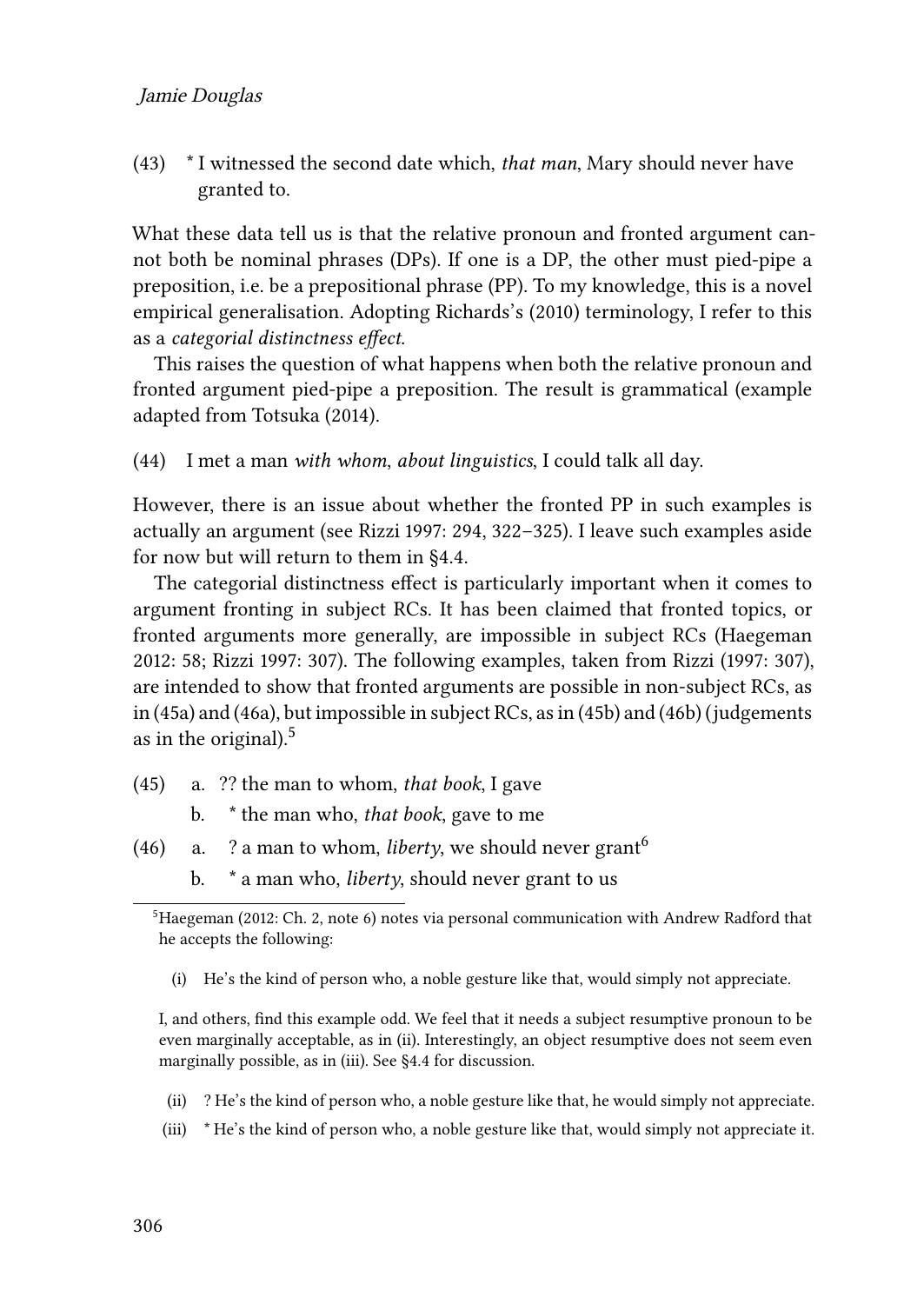However, observe that the non-subject RC examples in([45](#page-9-1)a) and [\(46a](#page-9-2)) satisfy categorial distinctness whilst the subject RC examples in [\(45](#page-9-1)b) and([46](#page-9-2)b) do not. If the categorial distinctness effect is responsible for the ungrammaticality of [\(45](#page-9-1)b) and([46](#page-9-2)b), the prediction is that fronted arguments will be allowed in subject RCs provided that the fronted argument pied-pipes a preposition. This prediction is borne out as the contrast between([47\)](#page-10-0) and [\(48](#page-10-1)) shows.

- <span id="page-10-0"></span>(47) a. \* I met a man who, *Mary*, might actually grant a second date to. b. \* I bought a car which, *children*, can give hours of entertainment to.
- <span id="page-10-1"></span>(48) a. ? I met a man who, *to Mary*, might actually grant a second date.
	- b. I bought a car which, *to children*, can give hours of entertainment.

These data thus show that argument fronting *is* permitted in subject RCs but that the fronted argument must be a PP in line with the categorial distinctness effect.

The same effect can be seen with argument negative preposing. As the contrasts below show, if the relative pronoun has not pied-piped a preposition, the fronted argument must do so. This applies to both non-subject and subject RCs.

- (49) a. I met a man who(m), *to no woman*, would I ever recommend (as a date).
	- b. I bought a dress which, *to no woman*, would I ever give (as a present).
	- c. I met a man who, *to no woman*, would ever give roses.
	- d. I bought a dress which, *to no woman*, would ever be given (as a present).
- (50) a. \* I met a man who(m), *no woman*, would I ever recommend to (as a date).
	- b. \* I bought a dress which, *no woman*, would I ever give to (as a present).
	- c. \* I met a man who, *no woman*, would ever give roses to.
	- d. \* I bought a dress which, *no woman*, would ever be given to (as a present).

The negative preposed argument can only be a DP if the relative pronoun piedpipes a preposition.

- (51) a. I met a man to whom, *no advice* would I ever give.
	- b. I met a woman to whom, *no roses* would a man ever give.

 $<sup>6</sup>(46a)$  $<sup>6</sup>(46a)$  $<sup>6</sup>(46a)$  is adapted from [Baltin \(1982](#page-27-6): 17). Baltin judges it as acceptable, but notes that not all</sup> speakers find it totally acceptable.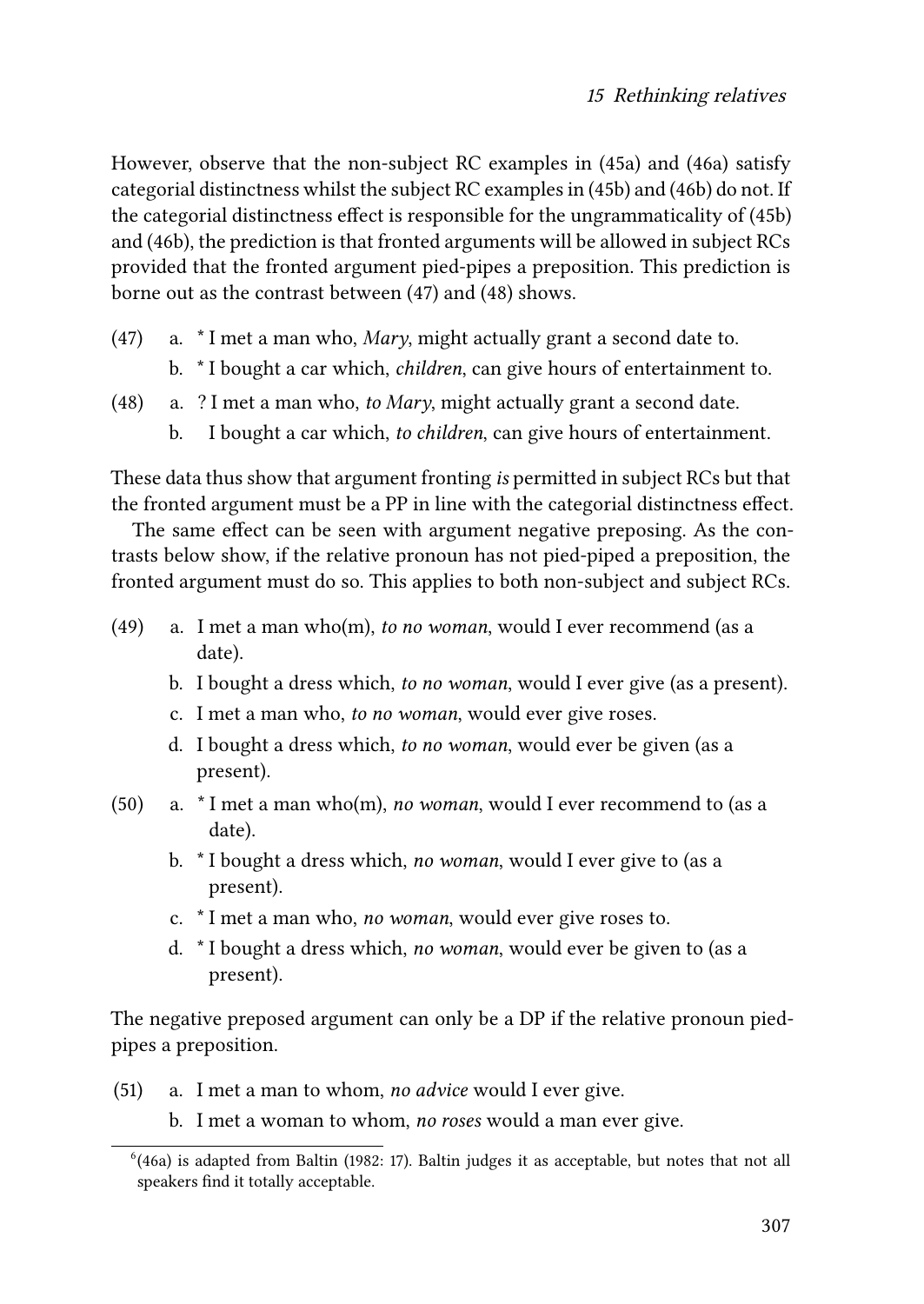#### Jamie Douglas

- (52) a. \* I met a man who(m), *no advice* would I ever give to.
	- b. ?? I met a woman who(m), *no roses* would a man ever give to.

To summarise, I have shown that argument fronting is permitted in finite *wh*-RCs but is subject to a categorial distinctness effect. The categorial distinctness effect says that a relative pronoun and fronted argument cannot both be DPs. If one is a DP, the other must be a PP. This is schematised in Table [15.1](#page-11-0).

<span id="page-11-0"></span>

|    |    | Relative pronoun Fronted argument Combination allowed? |
|----|----|--------------------------------------------------------|
| DP | DP | $\star$                                                |
| DP | РP |                                                        |
| PP | DP |                                                        |
| рp | рp | See $\S4.4$                                            |

Table 15.1: Categorial distinctness effect

#### **3.2 Finite** *that***-RCs**

Argument fronting is permitted in finite *that*-RCs and is subject to the categorial distinctness effect. However, for whatever reason, preposition pied-piping is not possible with *that*, which rules out PP–DP and PP–PP, and I predict from the categorial distinctness effect that option DP–DP is not available either. Consequently, I predict that DP–PP is the only option, i.e. the fronted argument can only be a PP. This prediction is borne out and applies to both non-subject and subject RCs.

- <span id="page-11-1"></span>(53) a. I bought a dress that, *to Mary*, I might consider giving (as a present).
	- b. I bought a dress that, *to Mary*, could be given (as a present).
	- c. I bought a car that, *to children*, would give hours of entertainment.
- <span id="page-11-2"></span>(54) a. \* I bought a dress that, *Mary*, I might consider giving to (as a present).
	- b. \* I bought a dress that, *Mary*, could be given to (as a present).
	- c. \* I bought a car that, *children*, would give hours of entertainment to.

The same applies to argument negative preposing.

(55) a. I bought a dress that, *to no woman*, would I ever give (as a present). b. I bought a dress that, *to no woman*, would ever be given (as a present).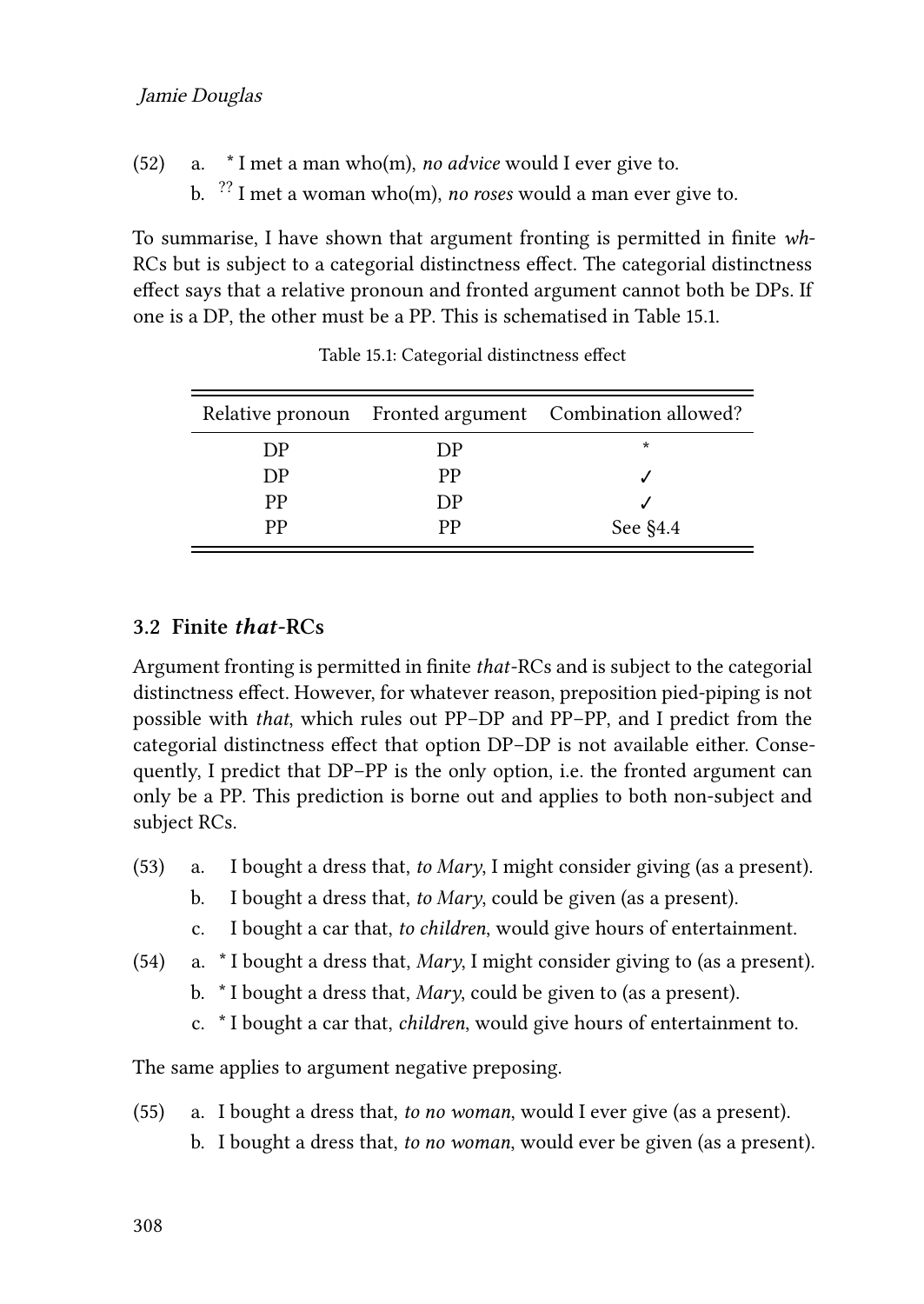- (56) a. \* I bought a dress that, *no woman*, would I ever give to (as a present).
	- b. \* I bought a dress that, *no woman*, would ever be given to (as a present).

If there is no preposition for the fronted argument to pied-pipe in the first place, we predict that argument fronting will simply be unavailable. This prediction is also borne out as the following examples show.

- (57) a. \* I bought a car that, *muddy shoes*, I would never allow in.
	- b. \* I bought a car that, *hours of entertainment*, would give to children.
	- c. \* I bought a car that, *the children*, can keep entertained.
- (58) a. ?? I bought a car that, *not a single muddy shoe* would I ever allow in.
	- b. \* I bought a car that, *not a single hour of entertainment*, would ever give to any child.
	- c. \* I bought a car that, *no child*, can keep entertained.

#### **3.3 Finite ∅-RCs**

Unlike finite *wh*-RCs and finite *that*-RCs, argument fronting is not permitted in finite ∅-RCs at all, even if the fronted argument is a PP. Since subject ∅-RCs are generally impossible in English, only non-subject ∅-RCs are illustrated.

- (59) a. \* I met a man, *Mary*, I might recommend to (as a date).
	- b. \* I bought a dress, *Mary*, I could give to (as a present).
- (60) a. \* I met a man, *to Mary*, I might recommend (as a date).
	- b. \* I bought a dress, *to Mary*, I could give (as a present).

Pied-piping of prepositions is not permitted with ∅. Therefore, if argument fronting were possible at all, we would expect PP fronted arguments to be possible, as they were with *that*-RCs. Since PP fronted arguments are impossible, I conclude that argument fronting is generally impossible in finite ∅-RCs.

Argument negative preposing behaves in exactly the same way.

- (61) a. \* I met a man, *no woman* would I ever recommend to (as a date).
	- b. \* I bought a dress, *no woman* would I ever give to (as a present).
- (62) a. \* I met a man, *to no woman* would I ever recommend (as a date). b. \* I bought a dress, *to no woman* would I ever give (as a present).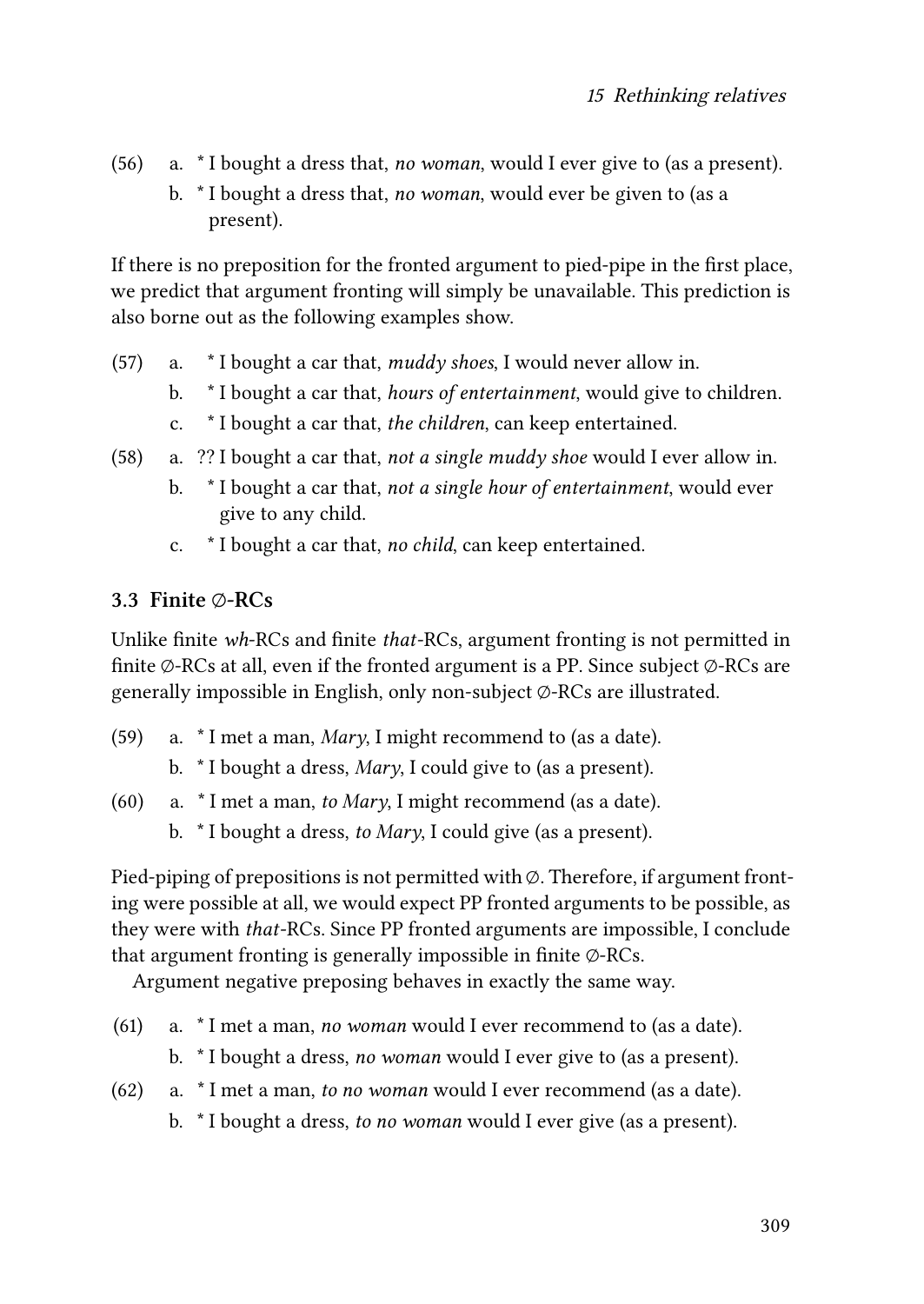### **3.4 Infinitival** *wh***-RCs**

Argument fronting is not permitted in infinitival *wh*-RCs (regardless of whether *for* is present or not), even if the fronted argument is a DP. Since infinitival *wh*-RCs obligatorily involve pied-piping of a preposition, if argument fronting were possible at all, we would expect DP fronted arguments to be possible. Since they are not, I conclude that argument fronting is generally impossible in infinitival *wh*-RCs.

- (63) a. \* I found an ideal venue in which, *Mary*, to propose to.
	- b. \* I found an ideal venue in which, *Mary*, for you to propose to.
	- c. \* I found an ideal venue in which for you, *Mary*, to propose to.
- (64) a. \* I found an ideal venue in which, *to Mary*, to propose.
	- b. \* I found an ideal venue in which, *to Mary*, for you to propose.
	- c. \* I found an ideal venue in which for you, *to Mary*, to propose.

Similarly, argument negative preposing is not permitted (regardless of whether *for* is present or not, and regardless of whether the fronted argument is a PP or a DP).

- (65) a. \* This is a place in which, *no man*, to ever give one's real name to.
	- b. \* This is a place in which, *no man*, for you to ever give your real name to.
	- c. \* This is a place in which for you, *no man*, to ever give your real name to.
- (66) a. \* This is a place in which, *to no man*, to ever give one's real name.
	- b. \* This is a place in which, *to no man*, for you to ever give your real name.
	- c. \* This is a place in which for you, *to no man*, to ever give your real name.

### **3.5 Infinitival** *for***-RCs**

As with infinitival *wh*-RCs, argument fronting is not permitted in infinitival *for*-RCs at all, regardless of whether the fronted argument is a DP or a PP.

- (67) a. \* I found an ideal venue, *Mary*, for you to propose to in.
	- b. \* I found an ideal venue for you, *Mary*, to propose to in.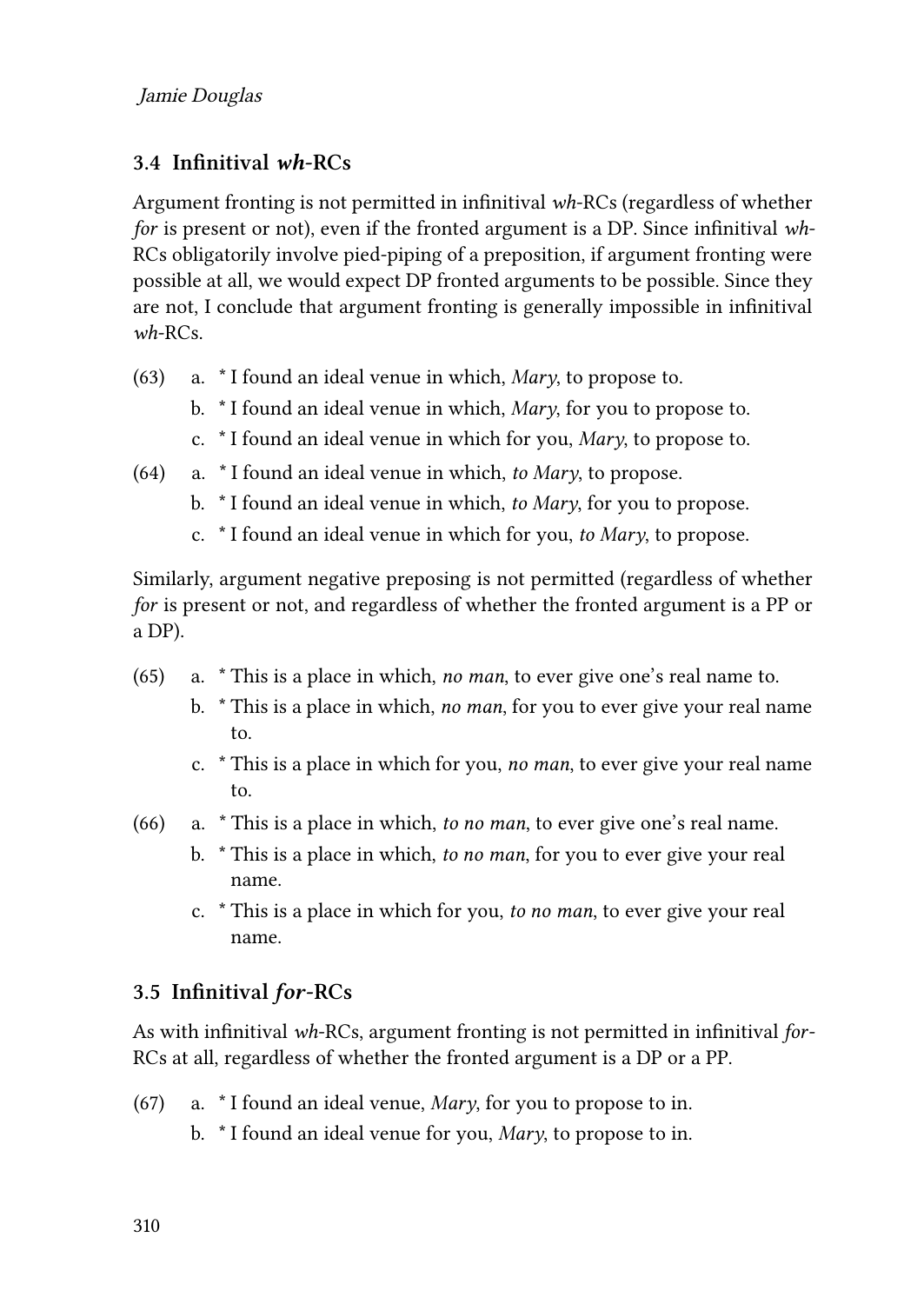- (68) a. \* I found an ideal venue, *to Mary*, for you to propose in.
	- b. \* I found an ideal venue for you, *to Mary*, to propose in.

The same applies to argument negative preposing.

- (69) a. \* I saw a venue, *no woman*, for one to propose to in. b. \* I saw a venue for one, *no woman*, to propose to in.
- (70) a. \* I saw a venue, *to no woman*, for one to propose in. b. \* I saw a venue for one, *to no woman*, to propose in.

## **3.6 Infinitival ∅-RCs**

Finally, as with all other infinitival RCs so far, argument fronting is not permitted in infinitival ∅-RCs, regardless of whether the fronted argument is a DP or a PP.

- (71) \* I found an ideal venue, *Mary*, to propose to in.
- (72) \* I found an ideal venue, *to Mary*, to propose in.

The same applies to argument negative preposing.

- (73) \* I saw a venue, *no woman*, for one to propose to in.
- (74) \* I saw a venue, *to no woman*, for one to propose in.

### **3.7 Summary**

Argument fronting is permitted in finite *wh*-RCs and *that*-RCs, and is prohibited in finite ∅-RCs and all infinitival RCs. Where argument fronting is permitted, it is subject to a categorial distinctness effect. The relative pronoun (or relative operator in the case of *that*-RCs) and fronted argument cannot both be DPs. If one is a DP, the other must be a PP. Exactly the same pattern is found with argument negative preposing.

# <span id="page-14-0"></span>**4 Analysis and discussion**

### **4.1 The distribution of adverbial and argument fronting**

Putting the conclusions from [§2](#page-3-0) and§[3](#page-8-0) together, we have the empirical situation regarding the distribution of adverbial and argument fronting in English RCs shown in Table [15.2](#page-15-0) (note that the terms *adverbial fronting* and *argument fronting* will now be used to cover their negative preposing counterparts as well).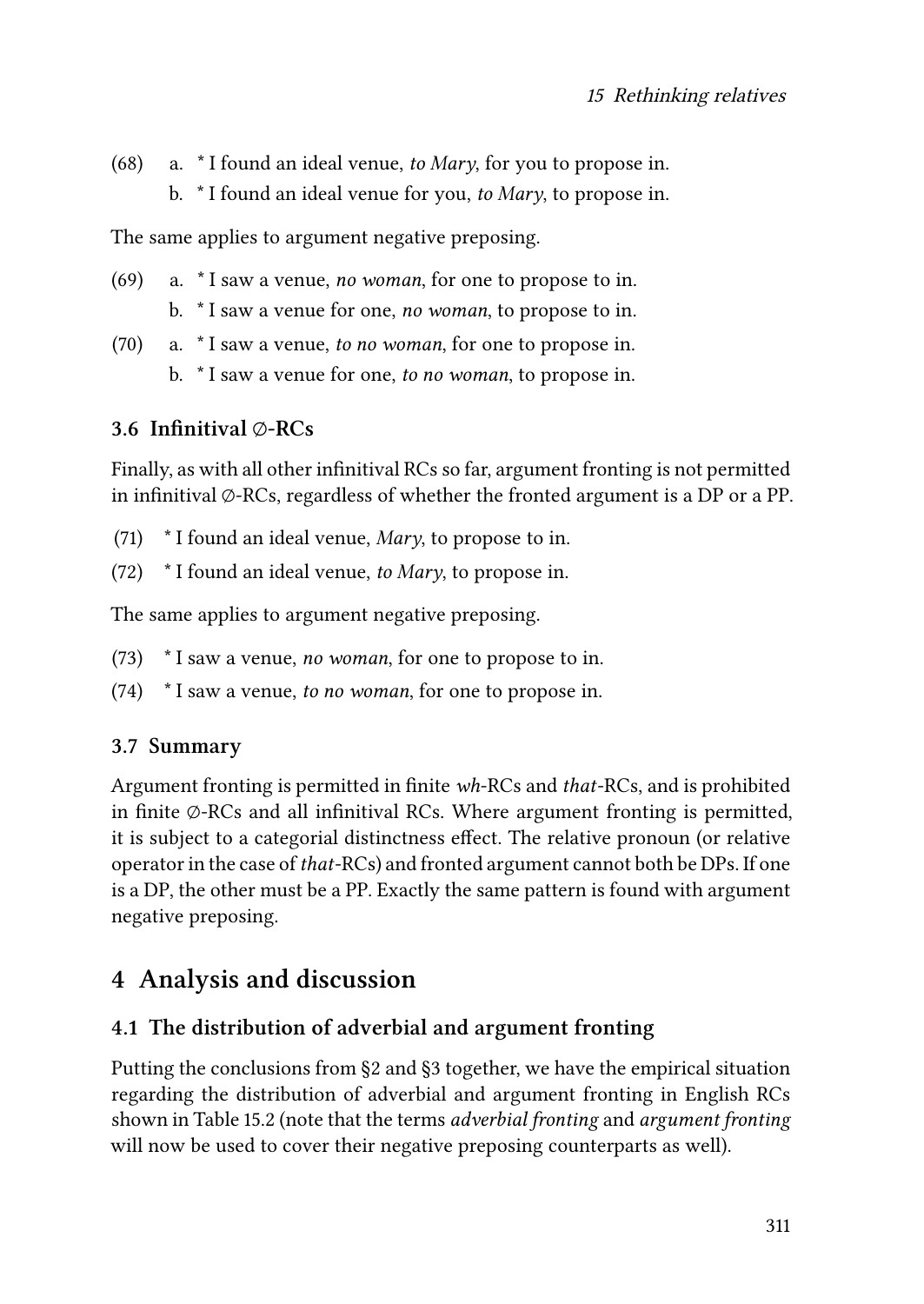<span id="page-15-0"></span>

|                    | Finite       |                                                                      |         |         | Infinitival |         |
|--------------------|--------------|----------------------------------------------------------------------|---------|---------|-------------|---------|
|                    |              | wh-RCs that-RCs $\varnothing$ -RCs wh-RCs for-RCs $\varnothing$ -RCs |         |         |             |         |
| Adverbial fronting |              |                                                                      | $\star$ |         | $\star$     | $\star$ |
| Argument fronting  | $(\sqrt{2})$ | (ノ)                                                                  | $\star$ | $\star$ |             | $\star$ |

Table 15.2: Distribution of adverbial and argument fronting in full clausal RCs in English.  $\checkmark$ : allowed;  $(\checkmark)$ : allowed subject to restrictions; \*: not allowed.

I propose that this distribution can be captured by positing (at least) three distinct sizes of RC in English, which I will describe in cartographic terms. [Rizzi](#page-29-7) [\(2004:](#page-29-7) 242) proposes the following articulation of the C-domain (\* here means "iterable"):

(75)  $Force > Top^* > Int > Top^* > Focus > Mod^* > Top^* > Fin > IP$ 

SpecTopP hosts topic phrases, SpecFocusP hosts focus phrases, SpecIntP hosts high *wh*-elements such as Italian *perché* 'why', and SpecModP hosts fronted adverbials in all but "very special discourse contexts"([Rizzi 2004](#page-29-7)). I will adopt the simplified version in([76](#page-15-1)).

<span id="page-15-1"></span>(76) Force 
$$
>
$$
 Top  $>$  Foc  $>$  Mod<sup>\*</sup>  $>$  Fin  $>$  IP

The reasons for this simplification are: (i) I am not concerned with Int; (ii) English does not permit multiple topics (see [Haegeman 2012](#page-28-0) and references therein); and (iii) English topics can never follow foci (see [Haegeman 2012](#page-28-0) and references therein). Fronted arguments can be topics or foci. Below, I will address the issue of whether the fronted argument in RCs is a topic or a focus.

I am now in a position to account for the distribution of argument fronting and adverbial fronting in RCs. In brief, I propose that finite *wh*-RCs and *that*-RCs are TopPs, infinitival *wh*-RCs are FocPs, and finite ∅-RCs, infinitival *for*-RCs and infinitival  $\varphi$ -RCs are FinPs (or alternatively, unsplit CPs). This proposal is summarised in Table [15.3.](#page-16-0)

FinPs are too small to contain TopP, FocP or ModP. Consequently, they permit neither argument nor adverbial fronting. In finite ∅-RCs, Fin is ∅, whilst in infinitival *for*-RCs, Fin is lexicalised as*for*, in line with previous proposals([Haege](#page-28-0)[man 2012](#page-28-0); [Radford 2009b](#page-29-8); [Rizzi 1997](#page-29-2)). If infinitival ∅-RCs are FinPs, Fin is also ∅ in these cases. FocPs contain ModP, so permit adverbial fronting. Argument fronting is not permitted because FocP is too small to contain TopP and because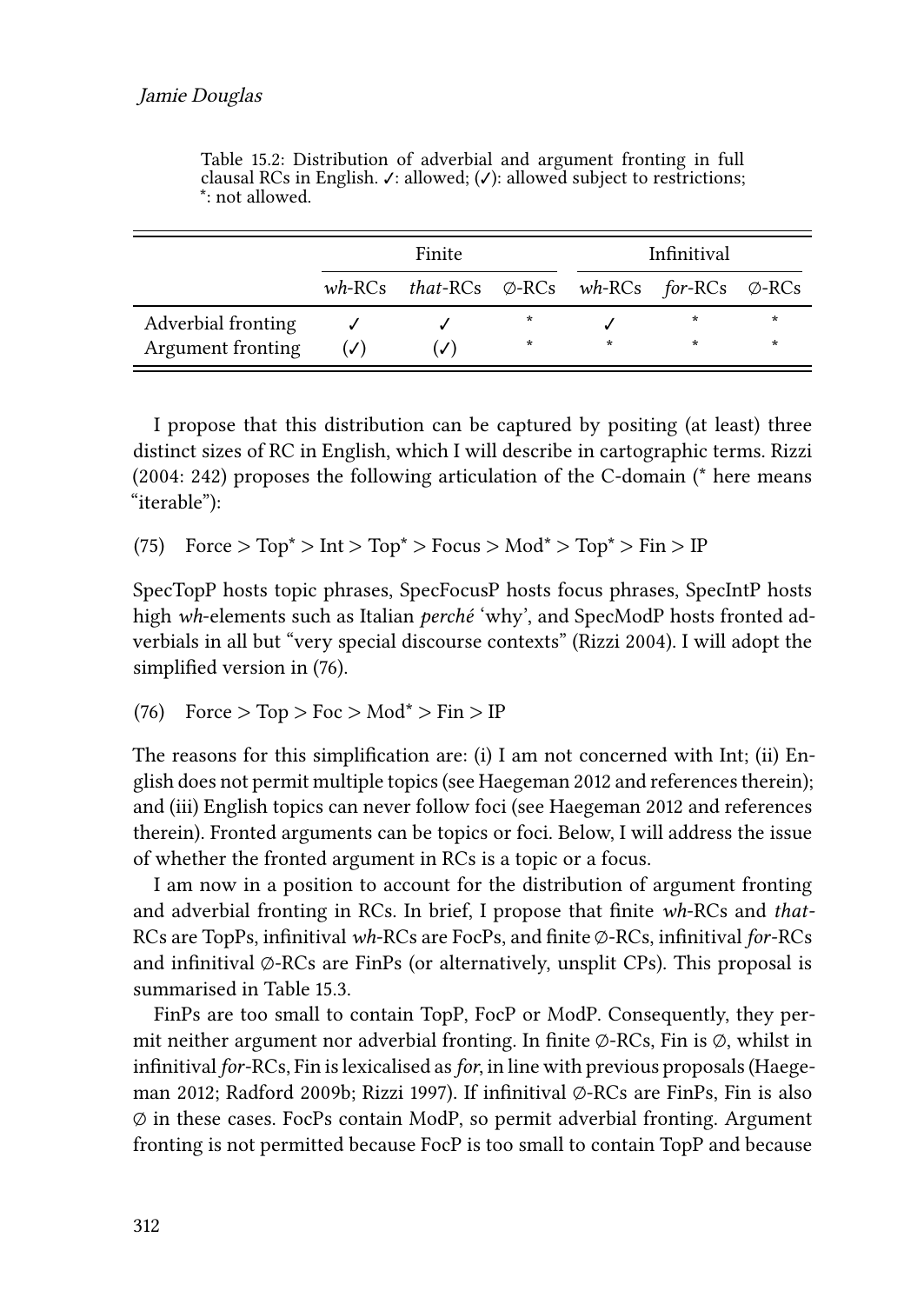<span id="page-16-0"></span>

|                                            | Finite<br>$wh$ -RCs | Finite<br>that-RCs     | Infinitival<br>$wh$ -RCs | Finite<br>$\oslash$ -RCs | Infinitival<br>for-RCs | Infinitival<br>$\oslash$ -RCs |
|--------------------------------------------|---------------------|------------------------|--------------------------|--------------------------|------------------------|-------------------------------|
| Adverbial<br>fronting                      |                     | J                      | $\ast$                   | $\star$<br>$\star$       | $\star$<br>$\star$     | $\star$<br>$\star$            |
| Argument<br>fronting<br>Structural<br>size | $(\checkmark)$      | $(\checkmark)$<br>TopP | FocP                     |                          | FinP (or unsplit CP)   |                               |

Table 15.3: RC structures

relativisation in infinitival *wh*-RCs targets SpecFocP. Finally, TopPs contain FocP and ModP. Consequently, they permit argument fronting (focus fronting) and adverbial fronting. I assume that Top is lexicalised as *that* in *that*-RCs, but is ∅ in finite *wh*-RCs (where the *wh*-relative pronoun occupies SpecTopP). In the following subsections, I will expand on and discuss various aspects of this proposal.

#### **4.2 FinP RCs**

There is potentially a size difference between finite ∅-RCs and infinitival *for*-RCs on the one hand, and infinitival ∅-RCs on the other. The evidence comes from accessibility in the sense of [Keenan & Comrie \(1977\)](#page-29-9), i.e. the grammatical functions that can be relativised. Finite ∅-RCs and infinitival *for*-RCs can relativise any argument (except the subject), including arguments embedded inside (finite) clauses. Infinitival ∅-RCs can also relativise any argument (including the subject), but cannot relativise out of an embedded finite clause([Longenbaugh 2016\)](#page-29-10), at least for some speakers.<sup>7</sup> This is shown in the following examples (the  $(e)$ ) and (f) examples in([77](#page-16-1)) to [\(79\)](#page-17-0) are taken or adapted from [Longenbaugh 2016\)](#page-29-10).

- <span id="page-16-1"></span>(77) Finite ∅-RCs
	- a. \* I found a man can fix the sink.
	- b. I found a sink you can fix.
	- c. I found a woman you can give a present to.
	- d. I found a boy you can force to run faster.
	- e. I found a play you can prove was written by Shakespeare.
	- f. I found a play you can prove (that) Shakespeare wrote.

 $7$ Ihave found the judgements of ([79e](#page-17-0),f) to be somewhat variable.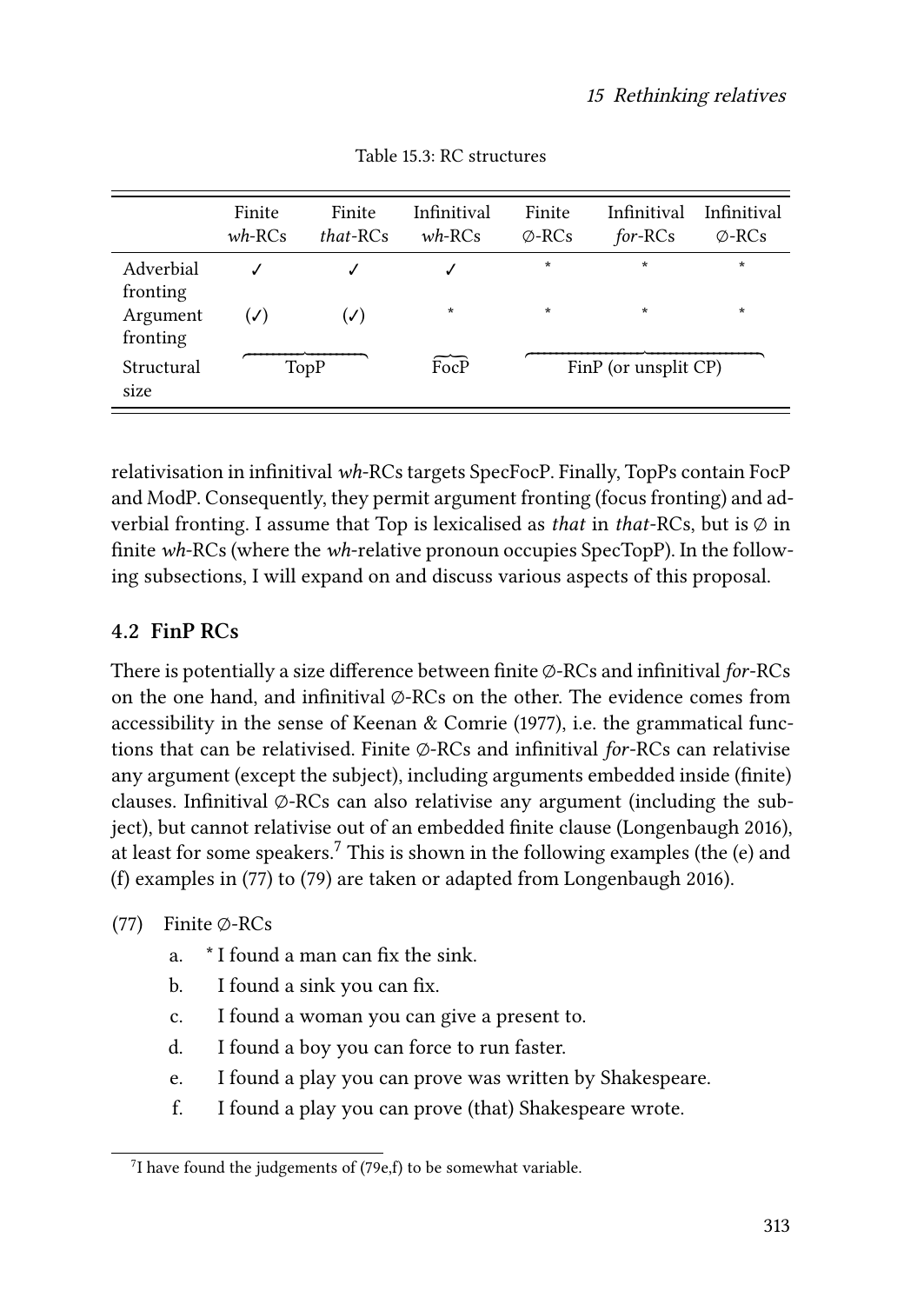- (78) Infinitival *for*-RCs
	- a. \* I found a man for to fix the sink.
	- b. I found a sink for you to fix.
	- c. I found a woman for you to give a present to.
	- d. I found a boy for you to force to run faster.
	- e. I found a play for you to prove was written by Shakespeare.
	- f. I found a play for you to prove (that) Shakespeare wrote.
- <span id="page-17-0"></span>(79) Infinitival ∅-RCs
	- a. I found a man to fix the sink.
	- b. I found a sink to fix.
	- c. I found a woman to give a present to.
	- d. I found a boy to force to run faster.
	- e. \* I found a play to prove was written by Shakespeare.
	- f. ?\* I found a play to prove (that) Shakespeare wrote.

If this is correct, infinitival ∅-RCs seem to exhibit A′ -properties in that arguments can be relativised without higher arguments intervening with such movement, as well as A-properties in that such movement is clause-bound (at least for some speakers), as shown by the ungrammaticality of relativising an element from an embedded finite clause in [\(79](#page-17-0)e, f). In contrast, finite ∅-RCs and infinitival *for*-RCs exhibit A'-properties. [Longenbaugh \(2016\)](#page-29-10) suggests that the hybrid A ′ /A-properties are the result of a composite probe, i.e. one seeking both A- and A ′ -related features. One could hypothesise that, if a C-domain is absent, both Aand A′ -features are present on T, whilst if a C-domain is present, the A-features are on T and the A′ -features in the C-domain. If this is correct, this suggests the following three things. First, finite ∅-RCs, infinitival *for*-RCs and infinitival ∅-RCs all lack the requisite structure to host fronted adverbials and fronted arguments, i.e. their C-domains contain no structure higher than FinP. Second, finite ∅-RCs and infinitival *for*-RCs do have at least some portion of the C-domain. Third, infinitival ∅-RCs may lack a C-domain altogether.

#### **4.3 FocP RCs**

According to my proposal, infinitival *wh*-RCs do not permit argument fronting because relativisation and argument fronting would be competing for the same position, namely SpecFocP. However, it has also been claimed in the literature that argument fronting is generally impossible in infinitival clauses (see [Bianchi](#page-27-7)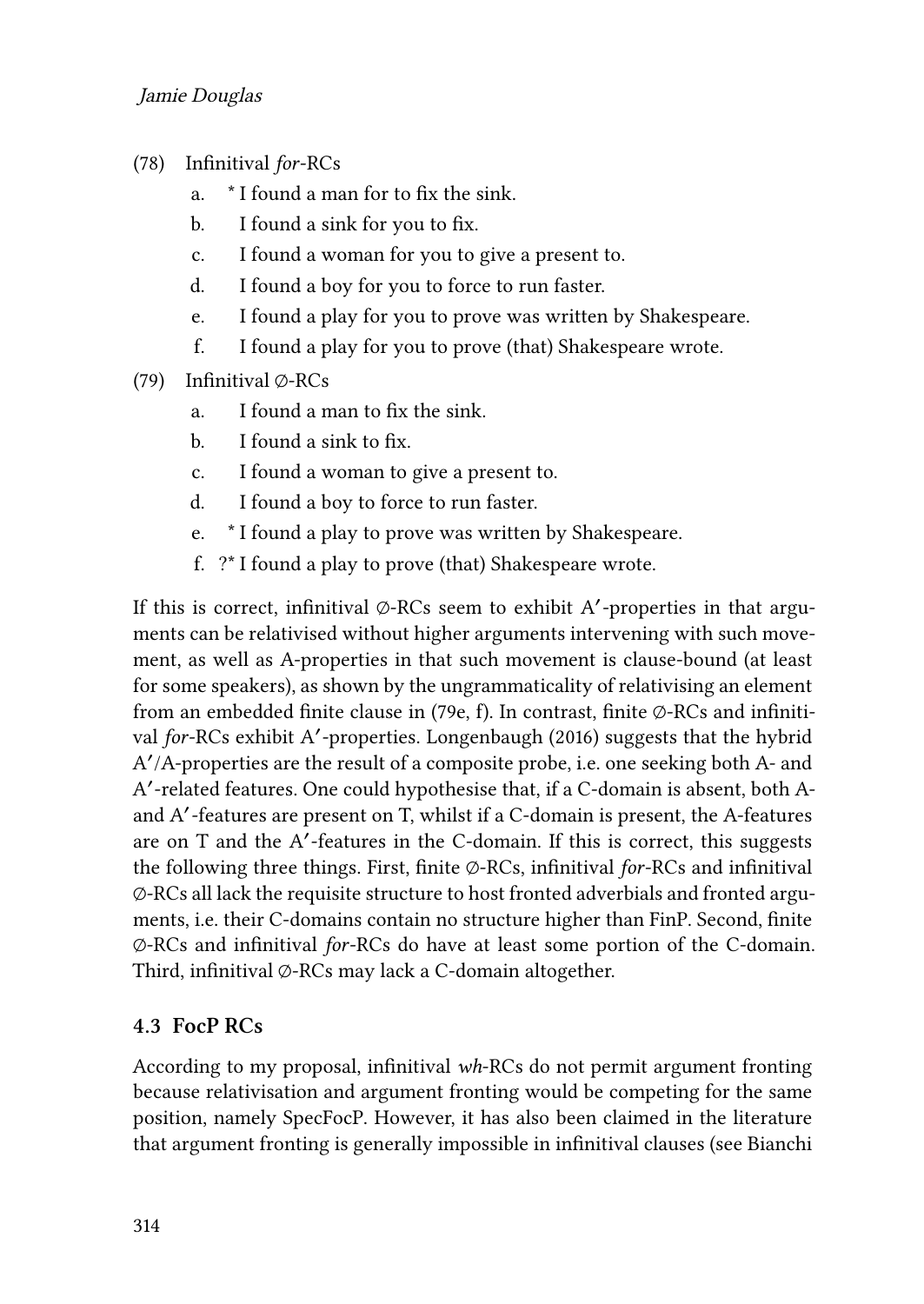[1999:](#page-27-7) 206–208). Evidence comes from the impossibility of argument fronting in raising and control infinitivals [\(Haegeman 2012](#page-28-0): 67–68; see also [Hooper &](#page-28-11) [Thompson 1973](#page-28-11): 484–485).

- <span id="page-18-0"></span>(80) [Hooper & Thompson \(1973:](#page-28-11) 485)
	- a. \* My friends tend, the more liberal candidates, to support.
	- b. \* I have decided, your book, to read.

Argument fronting is also prohibited in ECM complements [\(Haegeman 2012:](#page-28-0) Ch. 2, note 20).

- <span id="page-18-1"></span>(81) [Culicover & Levine \(2001](#page-28-12): 297, fn. 14)
	- a. \* I really want, that solution, Robin to explore thoroughly.
	- b. \* Police believe, the London area, the suspect to have left.

However, this evidence does not rule out structural size being relevant since these infinitival clauses could themselves be too small to host fronted arguments. Instead, we need to test an infinitival clause that is independently considered to be quite large. If argument fronting is impossible in such cases, this is evidence that argument fronting is simply impossible in infinitival clauses regardless of their size. However, if argument fronting is possible, it suggests that structural size does play a role in the availability of argument fronting. In this respect, consider embedded questions. It is typically said that *wh*-phrases in embedded finite contexts target a higher position in the left periphery (SpecForceP) than in matrix contexts (SpecFocP) (see [Haegeman 2012](#page-28-0); [Pesetsky 1995](#page-29-11)), thereby capturing the observation that matrix *wh*-phrases follow topics but embedded *wh*-phrases precede them. The high position of *wh*-phrases in embedded clauses is potentially related to clause-typing [\(Cheng 1991\)](#page-27-8). Now, assuming that *wh*-phrases in embedded infinitival questions also occupy a high left peripheral position for clause-typing, observe that argument fronting seems to be possible. The examples may not be perfect, but they certainly seem better than those in([80](#page-18-0)) and [\(81](#page-18-1)).

- (82) a. ? John didn't know what, to Mary especially, to say at a time like that.
	- b. ? I asked to whom, this particular form, to give so that it would be processed promptly.

Therefore, it seems that argument fronting is not incompatible with infinitival contexts per se (pace [Bianchi 1999\)](#page-27-7), and I thus conclude that infinitival *wh*-RCs do not permit argument fronting because they are structurally too small and not because they are infinitival.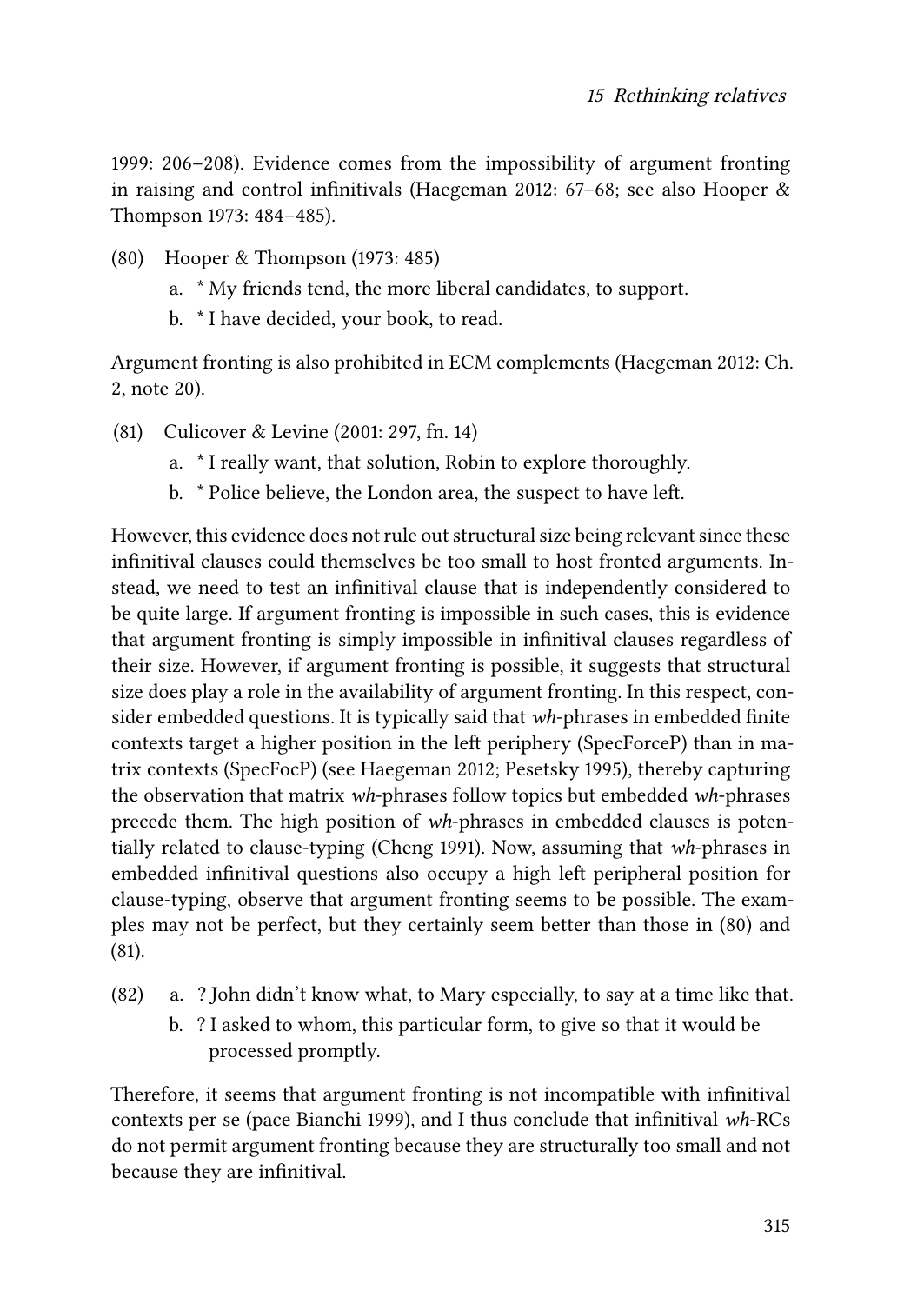Finally, a potential problem is that infinitival *wh*-RCs do not seem to be necessarily associated with focus interpretations (Luigi Rizzi, p.c.). This may be due to us erroneously associating the lowest position for fronted arguments in the Cdomain with SpecFocP. The crucial proposal that I am making is that infinitival *wh*-RCs have only a single position for fronted arguments in their left-periphery. This is targeted by relativisation and hence blocks all other argument fronting. If it turns out that there is a position for fronted arguments below FocP (see [Dou](#page-28-1)[glas 2016:](#page-28-1) 83, fn. 15), what I have been calling FocP RCs would actually be slightly smaller than FocP. However, the essence of the present proposal would remain unaffected.

## <span id="page-19-0"></span>**4.4 TopP RCs**

I now return to finite *wh*-RCs and *that*-RCs, which I have proposed are TopPs. This proposal makes several (correct) predictions. First, if relativisation targets SpecTopP, we predict that there is only a single position left for argument fronting. Thus, we expect multiple argument fronting to be permitted in non-RC contexts, but only single argument fronting in RC contexts. This prediction is borne out. English permits multiple fronted arguments in non-RC contexts always in theorder topic-focus ([Culicover 1991;](#page-28-13) [Haegeman 2012](#page-28-0)).<sup>8</sup>

(83) That book, *to John* Mary gave in 1979.

However, it is extremely difficult if not impossible to have multiple fronted arguments within RCs.

<span id="page-19-1"></span>(84) \* the year in which, that book, *to John* Mary gave

Alternatively, the difficulty with multiple argument fronting in RCs may be due to the categorial distinctness effect, i.e. it may simply be too difficult to front two arguments and relativise an element whilst simultaneously respecting categorial distinctness. To tease these two options apart, I will consider a second prediction made by the present analysis.

My analysis predicts that fronted arguments in finite *wh-* and *that*-RCs will target SpecFocP, i.e. the fronted argument will be a focus rather than a topic. On a hypothetical alternative analysis, multiple argument fronting is allowed in principle but ruled out by categorial distinctness. This means that a single fronted

<sup>&</sup>lt;sup>8</sup>Thestandard claim is that multiple topics are not permitted in English ([Haegeman 2012](#page-28-0) and references therein), and that multiple foci are not permitted generally([Haegeman 2012;](#page-28-0) [Rizzi](#page-29-2) [1997\)](#page-29-2).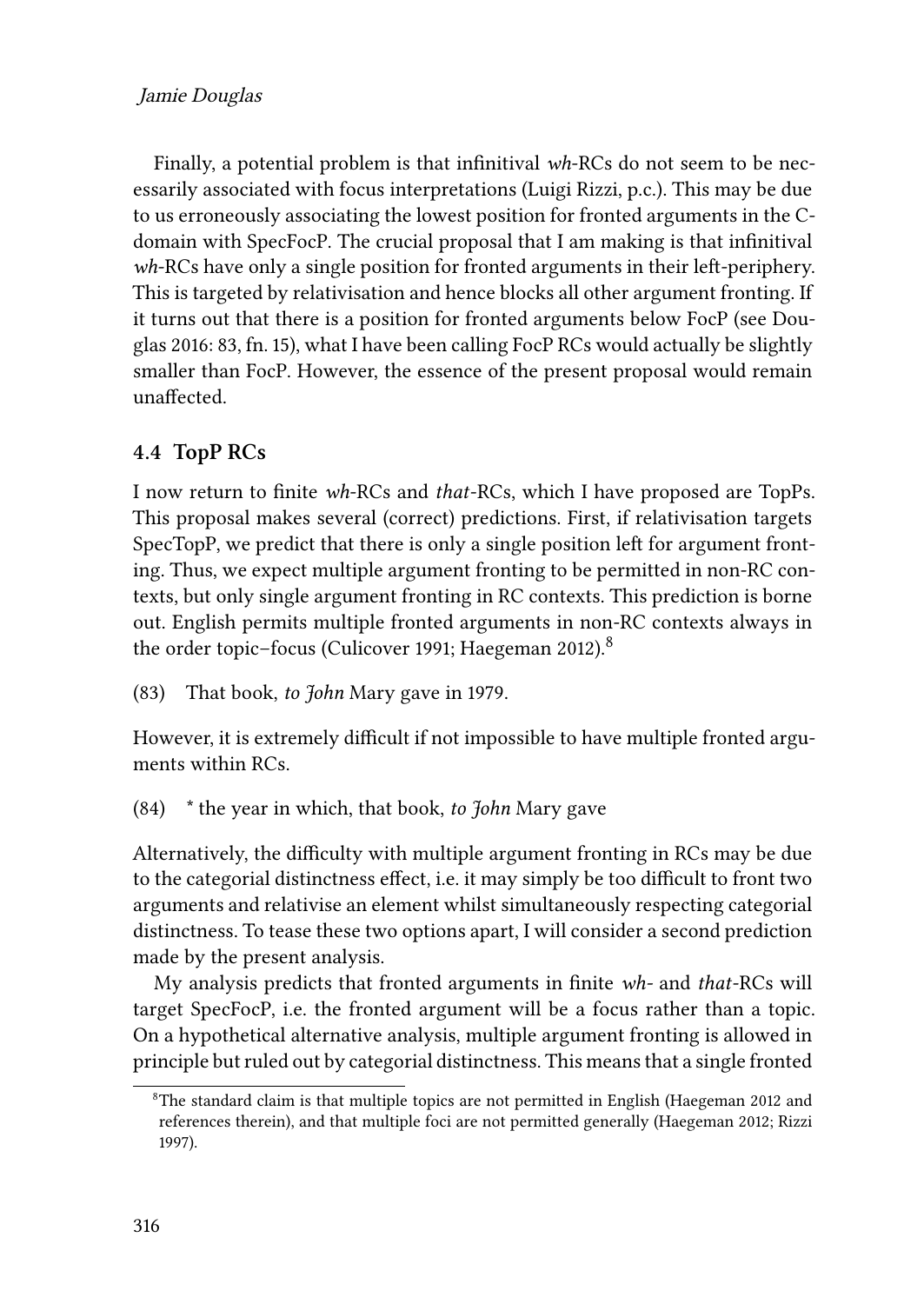argument could be either a focus or a topic in principle. To distinguish these two hypotheses, we must thus ask whether the fronted argument behaves like a topic at all. The empirical situation is difficult, but overall the fronted argument in RCs seems to be a focus rather than a topic, as will be shown below, thereby supporting our analysis rather than the hypothetical alternative.

I will apply two of [Rizzi](#page-29-2)'s (1997) topic/focus diagnostics. Rizzi shows that foci exhibit weak crossover (WCO) whilst topics do not. As the following data show, the fronted argument always seems to be sensitive to WCO suggesting that it must be a focus and cannot be a topic (the judgements may be quite subtle in some cases).

- (85) a. ?\* the school to which, John Smith; his mother is planning to send
	- b. the school to which, John Smith Mary is planning to send
- (86) a.  $\cdot$  ? the person to whom, this book<sub>i</sub> its<sub>i</sub> author is happy to give for free
	- b. the person to whom, this book Mary is happy to give for free

As a second diagnostic, [Rizzi \(1997\)](#page-29-2) notes that topics can be resumed by resumptive pronouns, but foci cannot (at least in Italian). Although English does not typically make use of resumptive pronouns (unless with hanging topics or to repair certain island violations), it seems that the fronted argument is not very readily resumed by a resumptive pronoun. In fact, it seems more acceptable to resume the RC head (or relative pronoun) than the fronted argument (recall footnote [5\)](#page-9-3). This suggests that the fronted argument must be a focus and cannot be a topic. Consider the following contrasts:

- (87) a. ?\* a man to whom, *unfettered liberty* we would never grant *it* b. ? a man *to whom*, unfettered liberty we would never grant *to him*
- (88) a. ?\* a man to whom, *this book* Mary would happily give *it* b. ? a man *to whom*, this book Mary would happily give *to him*

Although none of these considerations are conclusive in isolation, they nevertheless both seem to converge on the conclusion that argument fronting in English RCs is always focalisation and never topicalisation. This in turn suggests that the ban on multiple argument fronting in RCs in English, as in [\(84\)](#page-19-1), is due to the idea that SpecTopP is targeted by relativisation and so cannot be targeted by topicalisation as well. This thus suggests that relativisation and topicalisation compete for the same position, i.e. SpecTopP. This formally captures the long-standing intuition that relativisation and topicalisation are intimately related (see [Abels](#page-27-9)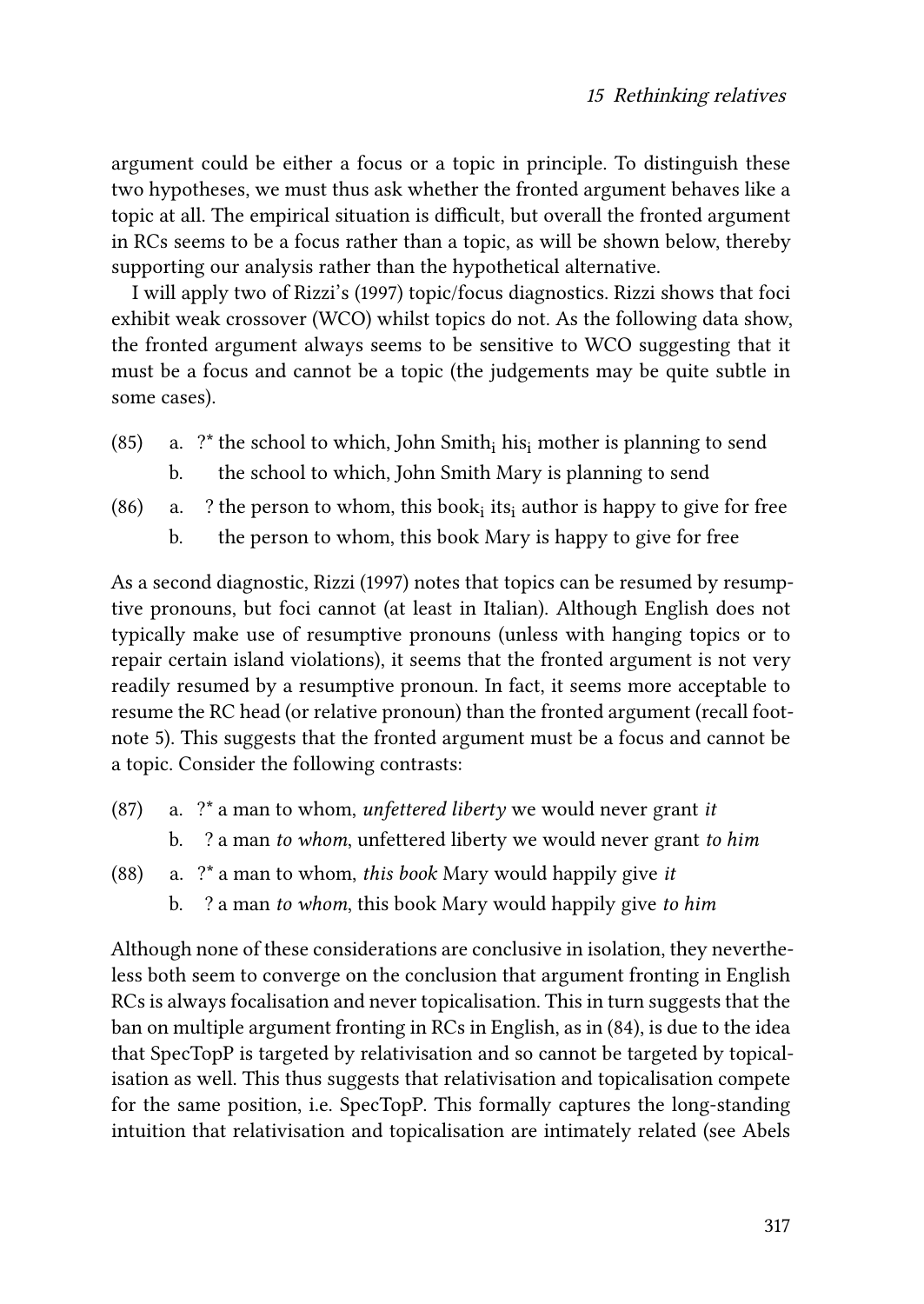[2012](#page-27-9); [Bianchi 1999;](#page-27-7) [Kuno 1973;](#page-29-12) [1976;](#page-29-13) [Williams 2011](#page-29-14)) and could in fact suggest that topicalisation feeds relativisation in English and other languages (see [Douglas](#page-28-1) [2016](#page-28-1) for discussion of English and Malagasy in this respect).

The third prediction made by our analysis concerns the categorial distinctness effect. As seen above, this effect holds between the fronted argument and the relative pronoun/operator, i.e. between the constituents in SpecFocP and SpecTopP. If this is correct, we might also expect to find the categorial distinctness effect between foci and topics more generally. This is indeed what we find.

- <span id="page-21-0"></span>(89) a. This present, *to Mary* I would give.
	- b. \* This present, *Mary* I would give to.
- <span id="page-21-1"></span>(90) a. To Mary, *this present* I would give.
	- b. \* Mary, *this present* I would give to.

[\(89\)](#page-21-0) shows that, if the topic phrase is a DP, the focus phrase cannot be a DP, as in([89](#page-21-0)b), and must be a PP, as in [\(89a](#page-21-0)).([90](#page-21-1)) shows that, if the focus phrase is a DP, the topic phrase cannot be a DP, as in([90](#page-21-1)b), and must be a PP, as in [\(90](#page-21-1)a). As far as I am aware, this is a novel observation and lends independent and important support to our proposal.

Finally, our analysis is able to incorporate [Richards](#page-29-0)'s (2010) idea of why the relative pronoun in infinitival *wh*-RCs obligatorily pied-pipes a preposition in English.

- <span id="page-21-3"></span>(91) Infinitival *wh*-RCs
	- a. \* the man *whom* to talk to
	- b. the man *to whom* to talk

[Richards \(2010\)](#page-29-0) proposes that this is due to a categorial distinctness effect between the *wh*-relative pronoun and the external determiner of the RC head. [Rich](#page-29-0)[ards \(2010](#page-29-0): 35) provides the following schematic structures:

- <span id="page-21-2"></span>(92) Infinitival *wh*-RCs
	- a.  $*(\nabla_{\text{DP}} D [\nabla_{\text{NP}} \text{N} = \text{RC head} [\nabla_{\text{DP}} \text{Wh}-\text{relative pronoun}]\n\cdot [\nabla_{\text{CP}} C [\nabla_{\text{PP}} \dots]]\n]$
	- b.  $\left[ \int_{\text{DP}} D \left[ \int_{\text{NP}} \text{N=R} C \right] \text{head} \left[ \int_{\text{CP}} P \left[ \int_{\text{DP}} \text{wh-relative pronoun} \right] \right] \left[ \int_{\text{C}} C \left[ \int_{\text{TP}} \text{P} \left[ \int_{\text{PP}} P \left[ \int_{\text{PP}} \text{wh-relative pronoun} \right] \right] \right] \right]$ …]]]]]

According to Richards, D and N are not phase heads. Consequently, the DP relative pronoun and the external determiner D in([92](#page-21-2)a) are linearised in the same spellout domain. This yields the linearisation statement  $\langle D,D \rangle$  (amongst others).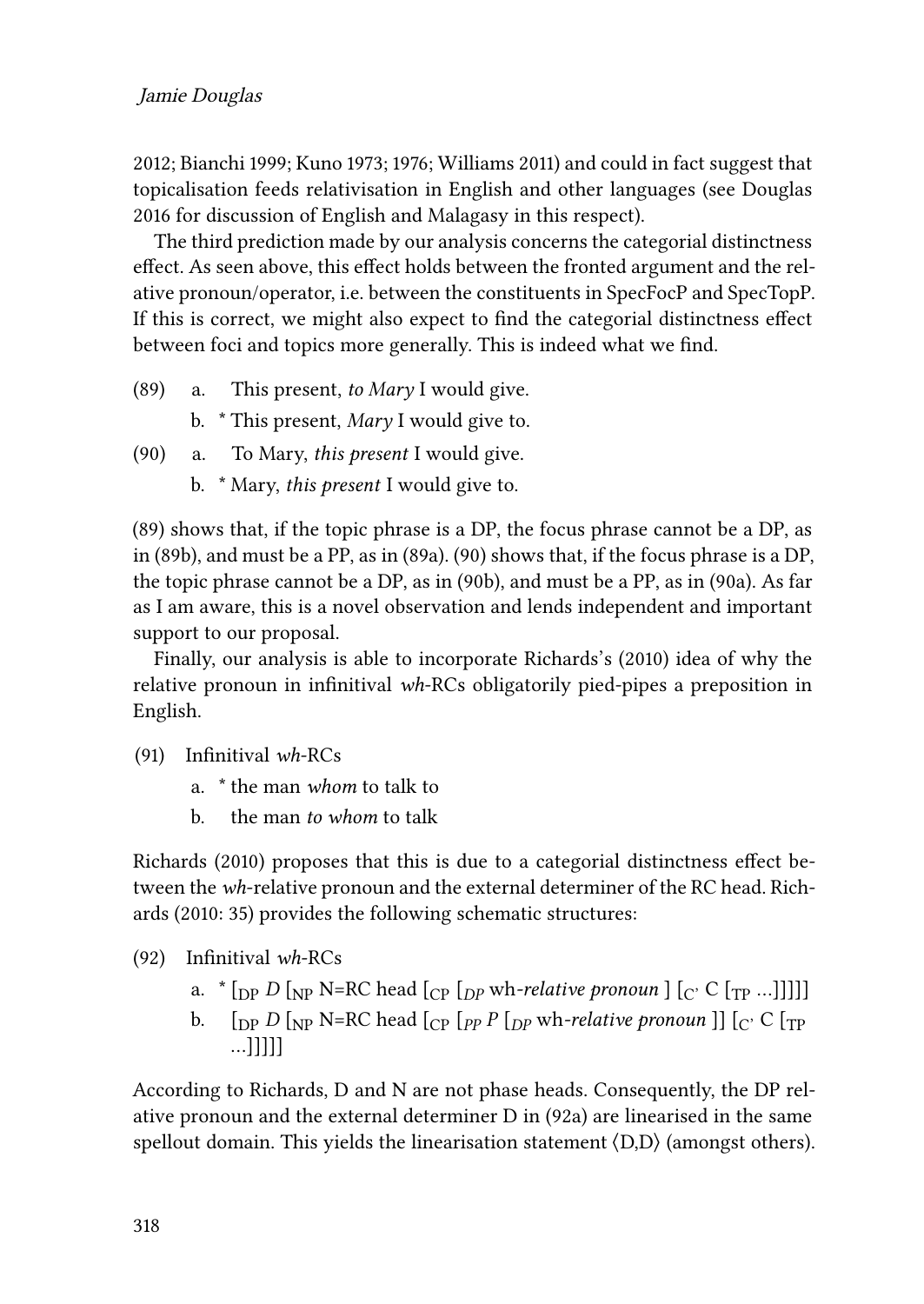However, because the two D's are non-distinct, ⟨D,D⟩ is uninterpretable at the interfaces by hypothesis. This is the categorial distinctness effect and accounts for the ungrammaticality of([91a](#page-21-3)). In([92b](#page-21-2)), however, the DP relative pronoun is embedded in a PP (where P is a phase head). Consequently, the external determiner D and the DP relative pronoun are linearised in separate spellout domains so the problematic ⟨D,D⟩ statement never arises and([91](#page-21-3)b) is grammatical.

[Richards \(2010\)](#page-29-0) highlights that his structures in([92](#page-21-2)) simply serve to illustrate his proposal; they are not integral to it. Consequently, I adapt the structures in [\(92](#page-21-2)) to those in [\(93](#page-22-0)) to be more consistent with our conclusions and assumptions.

<span id="page-22-0"></span>(93) Infinitival *wh*-RCs

- a. \* [DP D [TopP *[DP RC head]* Top [FocP [*DP* wh*-relative pronoun ]* Foc  $\lceil \frac{F_{\text{inp}}}{F_{\text{inp}}}\rceil$  Fin  $\lceil \frac{F_{\text{inp}}}{F_{\text{inp}}}\rceil$  ...
- b.  $[pP]$   $[pP]$   $[pR]$ *PC*  $head$ *]*  $T$ op  $[pP]$   $[pP]$   $pP$   $N$ *h-relative pronoun ]* Foc  $\left[\begin{matrix}F_{\text{FIP}}\end{matrix}\right]$  Fin  $\left[\begin{matrix}T_{\text{P}}\end{matrix}\right]$ ...]]]]]

Following [Borsley \(1997\)](#page-27-10) and [Bianchi \(2000\)](#page-27-11), I analyse the RC head as a DP phrase (rather than as an N head, as in [92](#page-21-2)). In this way, the categorial distinctness effect arises because the DP relative pronoun and the DP RC head are linearised in the same spellout domain, i.e. the categorial distinctness effect is a relation between two phrases rather than between two heads, as in [\(92](#page-21-2)).

Now, recall that I argued independently on the basis of the distribution of adverbial and argument fronting that infinitival *wh*-RCs are FocPs. In([93](#page-22-0)), I have shown the RC head as being in SpecTopP. This can be interpreted under the raising analysis of RCs (see especially [Bianchi 1999;](#page-27-7) [2000\)](#page-27-11) if one assumes that the RC head is subextracted out of the relative pronoun DP, or under the matching analysis if one assumes that the RC head can be base-generated in SpecTopP (see [Douglas 2016](#page-28-1) for discussion). What is interesting for present purposes is that, once again, the categorial distinctness effect holds between the constituents in SpecFocP and SpecTopP. According to [Richards](#page-29-0)'s (2010) account, this would mean that Top is not a phase head. If it were, the constituent in SpecTopP and the one in SpecFocP would be in different spellout domains and we would not expect any categorial distinctness effect, contrary to fact.<sup>9</sup>

Why does the RC head in finite *wh*-RCs not exhibit categorial distinctness effects with the relative pronoun?

 $9$ Note that, if this is correct, it would suggest that the C-domain is not a dynamic phase domain (in the sense of [Bošković 2014;](#page-27-12) [Harwood 2015](#page-28-14)), i.e. it cannot be the case that the highest head in the C-domain (whatever it may be) is necessarily phasal (in fact, [Bošković 2014](#page-27-12) explicitly leaves the C-domain out of his discussion of dynamic phases). If it were, we would expect the Top head in infinitival *wh*-RCs to be a phase head.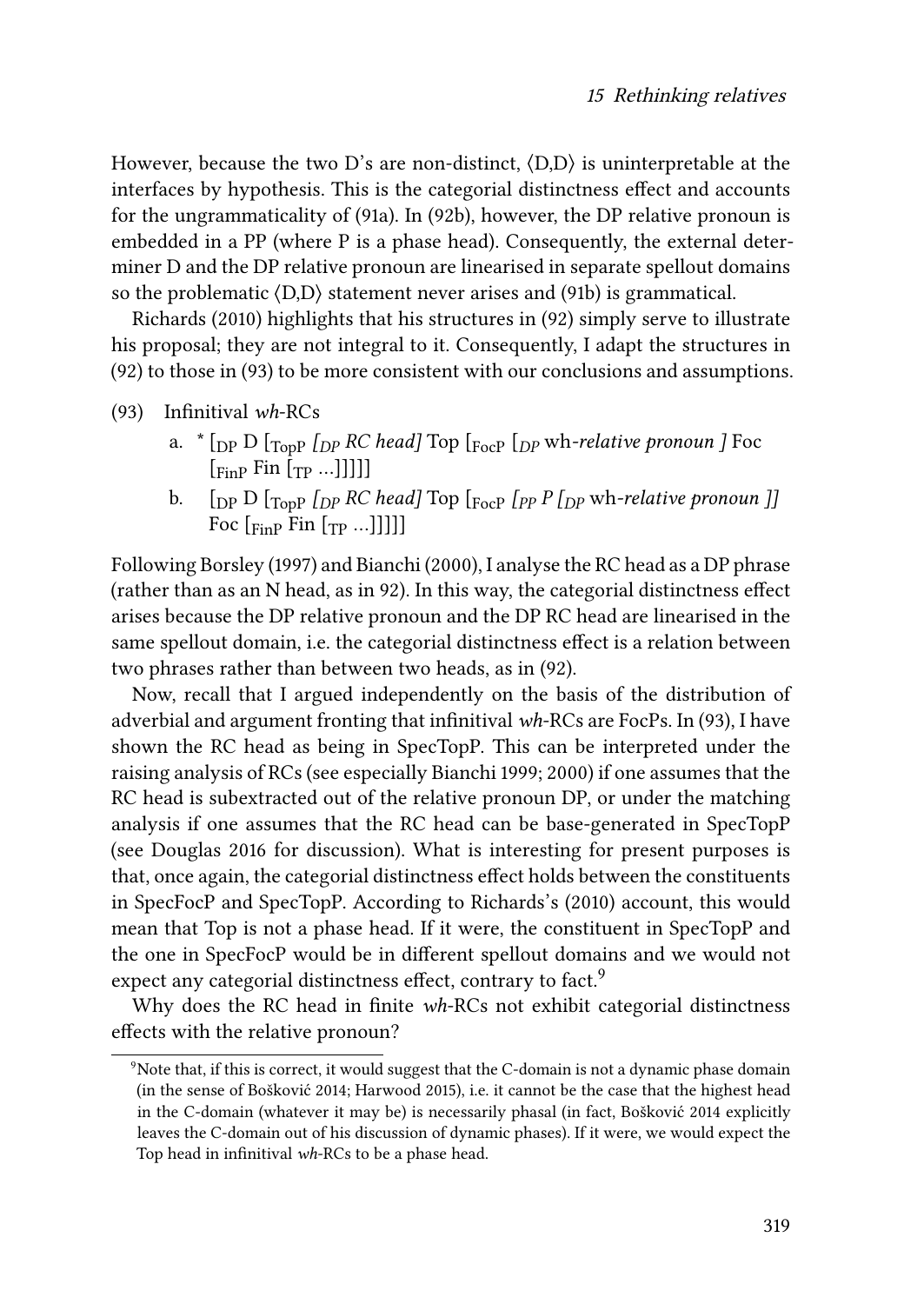- (94) Finite *wh*-RCs
	- a. the man *whom* I should speak to
	- b. the man *to whom* I should speak

The answer that our analysis provides is that the relative pronoun is located in SpecTopP in such cases and the RC head is higher, i.e. in SpecForceP, as schematised in [\(95](#page-23-0)).

- <span id="page-23-0"></span>(95) Finite *wh*-RCs
	- a.  $\left[$ <sub>DP</sub> D  $\left[$ <sub>ForceP</sub>  $\left[$ <sub>*DP</sub> RC* head] Force  $\left[$ <sub>Top</sub>  $\left[$ <sub>*DP*</sub> wh-relative pronoun] Top</sub>  $\lceil_{\text{FocP}}$  Foc  $\lceil_{\text{FinP}}$  Fin  $\lceil_{\text{TP}}$  ...
	- b. [DP D [ForceP *[DP RC head]* Force [TopP *[PP P [DP* wh*-relative pronoun]]* Top  $\lceil_{\text{FocP}}$  Foc  $\lceil_{\text{FinP}}$  Fin  $\lceil_{\text{TP}}$  ...

In other words, whilst there is a categorial distinctness effect between constituents in SpecFocP and SpecTopP, there is no such effect between constituents in SpecTopP and SpecForceP. Again, on [Richards](#page-29-0)'s (2010) account, this would suggest that Force *is* a phase head. As a result, the constituents in SpecForceP and SpecTopP would be in different spellout domains and no categorial distinctness effect would arise between them, i.e. if the constituent in SpecForceP is a DP, the constituent in SpecTopP can be either a PP, as in([95b](#page-23-0)), or a DP, as in([95a](#page-23-0)).

I have thus argued that infinitival *wh*-RCs are FocPs with the RC head being located in SpecTopP, and the finite *wh*-RCs are TopPs with the RC head being located in SpecForceP. This analysis allows us to give a uniform analysis of the categorial distinctness effects in the three contexts identified above: (i) between topics and foci in non-RC contexts, (ii) between relative pronouns and fronted foci in finite *wh*-RCs, and (iii) between the RC head and relative pronouns in infinitival *wh*-RCs. This brings our proposal very close to the configurations proposed by [Bianchi \(1999](#page-27-7); [2000](#page-27-11); [2004](#page-27-13)). However, whilst Bianchi proposes that the RC head moves into SpecTopP or SpecForceP, i.e. a head raising analysis of RCs, I believe that there are various reasons for adopting a matching analysis of RCs instead whereby the RC head is base-generated in SpecTopP or SpecForceP rather than moving into these positions (see [Douglas 2016](#page-28-1): Ch. 2 for details and discussion). Although it might be unorthodox to posit that the RC head in a matching analysis is base-generated in a high C-domain position, [Chierchia](#page-27-14) [\(2016\)](#page-27-14) has recently proposed that the crucial property of A-positions is that they are positions that introduce discourse markers. This applies to theta-positions and the EPP-subject position, but also to certain discourse-based positions such as topic positions. This potentially provides a rationale for why the RC head may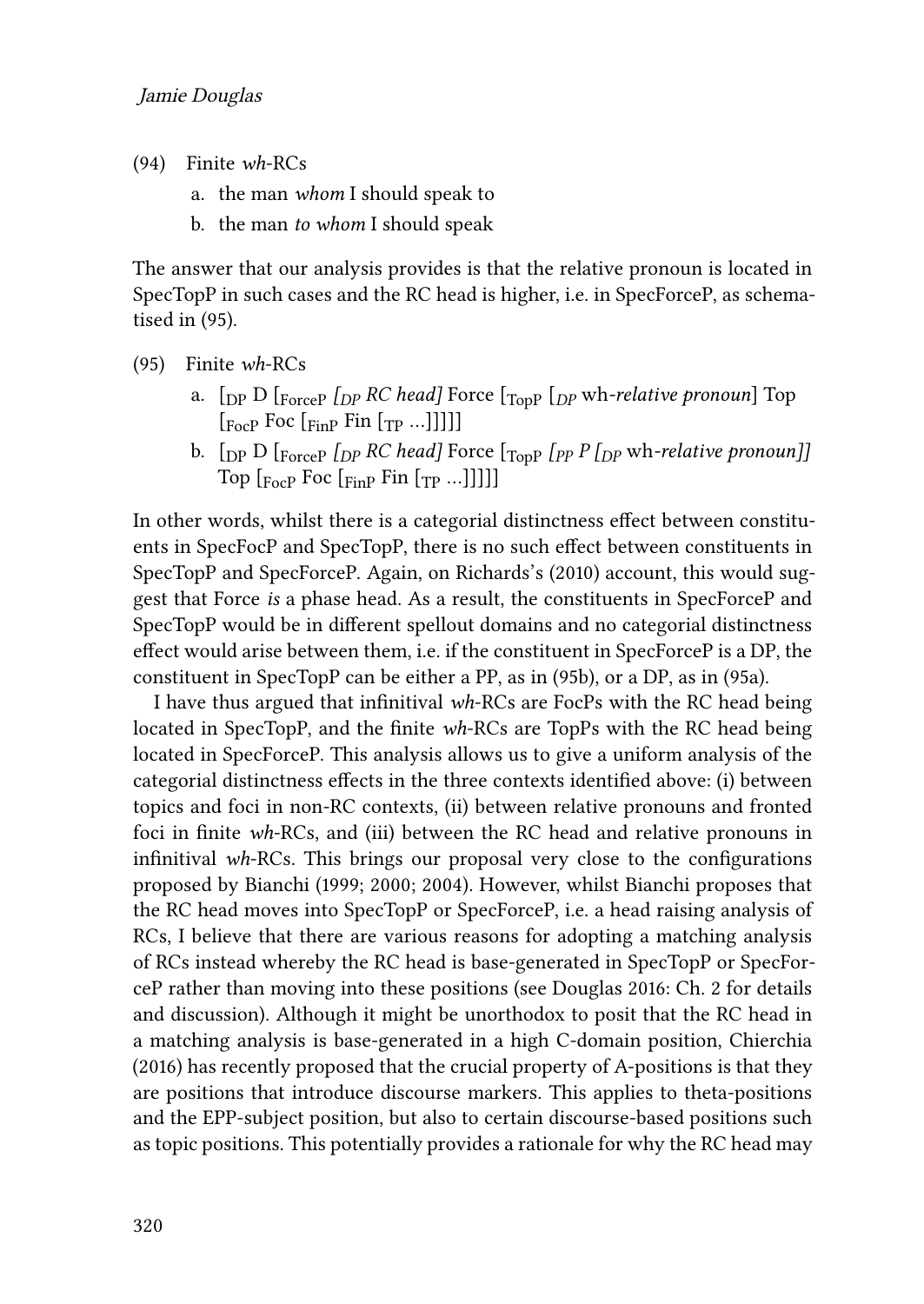be base-generated in SpecTopP (self-evidently a topic position). Whether it can be extended to SpecForceP is a matter I leave for future research.

I have proposed that the restrictions on argument fronting found in finite *wh*-RCs manifest the categorial distinctness effect found more generally between the constituents in SpecTopP and SpecFocP in English. Recall that the categorial distinctness effect I have been considering effectively restricts the distribution of fronted DP arguments, i.e. I have said that two fronted arguments cannot both be DPs. What about PPs? If the effect is really one of categorial distinctness, we would predict that two fronted arguments cannot both be PPs either. However, PPs do not seem to be sensitive to the categorial distinctness effect. Recall [\(44\)](#page-9-3), repeated as [\(96\)](#page-24-0) below:

<span id="page-24-0"></span>(96) I met a man *with whom*, *about linguistics*, I could talk all day.

In([96](#page-24-0)), the relative pronoun and *linguistics* have both pied-piped a preposition resulting in two fronted PPs in the C-domain. [Totsuka \(2014\)](#page-29-6) concludes on the basis of such examples that there is *no* categorial distinctness effect between the relative pronoun and the fronted argument, contrary to what I have demonstrated for DPs (Totsuka does not discuss the data I have been concerned with though). However, there is a serious question about whether *about linguistics* is an argument PP as opposed to a fronted adverbial PP (see [Rizzi 1997](#page-29-2): 294, 322– 325). Although it is difficult to front a lot of material simultaneously in English, it at least seems marginally possible to front the RC subject in an example like [\(97\)](#page-24-1).

<span id="page-24-1"></span>(97) ? I met a man with whom, *Mary*, about linguistics, could talk all day.

Crucially, both the focussed subject DP and the PP *about linguistics* can co-occur suggesting that they are not competing for the same position (by hypothesis, SpecFocP). This suggests that the PP *about linguistics* is lower than FocP, plausibly in SpecModP. In fact, given the difficulty of finding multiple PP arguments with any single predicate in English, it may be that the fronted "argument" PP in all examples like([96\)](#page-24-0) is in fact a fronted adverbial PP.

Finally, I return to the issue of categorial distinctness effects in finite *that*-RCs, illustrated in([53\)](#page-11-1) and [\(54](#page-11-2)), repeated below.

- (98) a. I bought a dress that, *to Mary*, I might consider giving (as a present).
	- b. I bought a dress that, *to Mary*, could be given (as a present).
	- c. I bought a car that, *to children*, would give hours of entertainment.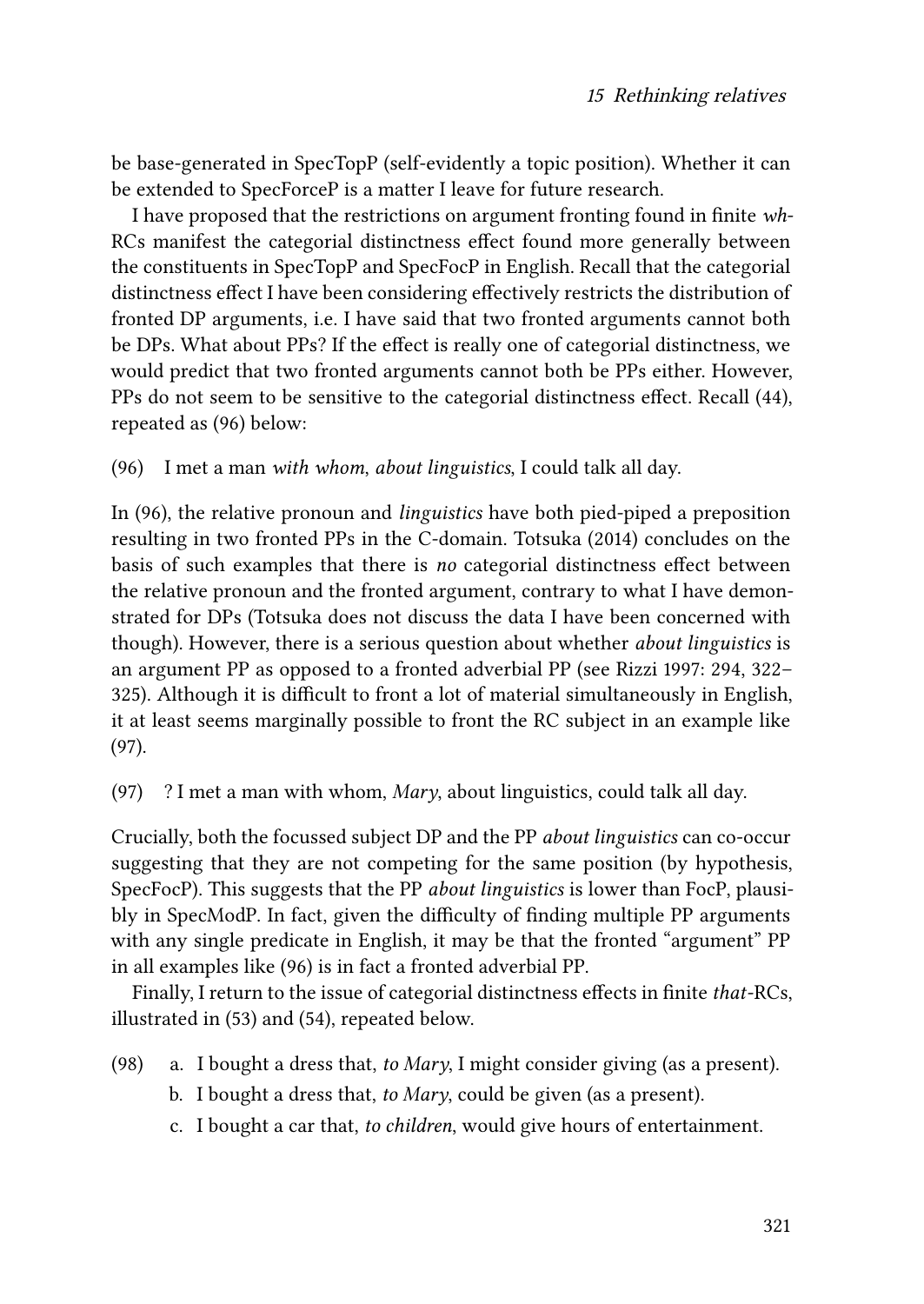- (99) a. \* I bought a dress that, *Mary*, I might consider giving to (as a present).
	- b. \* I bought a dress that, *Mary*, could be given to (as a present).
	- c. \* I bought a car that, *children*, would give hours of entertainment to.

This pattern can be straightforwardly assimilated to the pattern in finite *wh*-RCs if *that* is analysed as a relative pronoun rather than a complementiser, except that unlike the *wh*-relative pronouns it cannot pied-pipe a preposition (see, e.g., [Kayne 2014\)](#page-29-15). However, there are dialects of English where both a relative pronouns and *that* can co-occur (see [Trotta 2004](#page-29-16): 6) suggesting that *that* is not a relative pronoun and is in fact a complementiser.

If *that* is a complementiser, we can hypothesise that the fronted argument is interacting with the null relative operator in finite *that*-RCs, which (for whatever reason) is always a DP, never a PP. This is potentially problematic for [Richards'](#page-29-0)s (2010) approach to categorial distinctness, according to which categorial distinctness effects arise when linearisation statements involve two non-distinct categories. If one of those elements does not require linearisation, e.g. if it is unpronounced, Richards suggests that there will be no distinctness effect. For example, Richards proposes that traces (or the unpronounced copies in a movement chain) do not count for linearisation because the system can tell *pre-linearisation* that such elements will be null. If we wish to maintain Richards's system for finite *that*-RCs, the system must not be able to tell that the relative operator in finite *that*-RCs is going to be null until after the linearisation statements have been calculated. The raising analysis would have trouble accounting for this under Richards's system since the relative operator is a trace/copy, whilst the matching analysis could capture this if the relative operator becomes null post-syntactically (see [Douglas 2016](#page-28-1) for further discussion of the raising and matching analyses).

# <span id="page-25-0"></span>**5 Conclusion**

I have reached the conclusion that the different types of clausal RCs in English systematically differ in structural size. This accounts for the various fronting possibilities. Finite *wh*- and *that*-RCs are the largest: they can host fronted adverbials and fronted focussed arguments. Infinitival *wh*-RCs are the next largest: they can host fronted adverbials but not fronted arguments. Finite ∅-, infinitival *for*- and infinitival  $\varphi$ -RCs are the smallest: they do not permit fronting of any kind. This is summarised in Table [15.4](#page-26-0).

I argued that argument fronting in finite *wh*- and *that*-RCs is focalisation, not topicalisation. I suggested that topicalisation in these RCs is ruled out because relativisation and topicalisation compete for the same structural position. Similarly,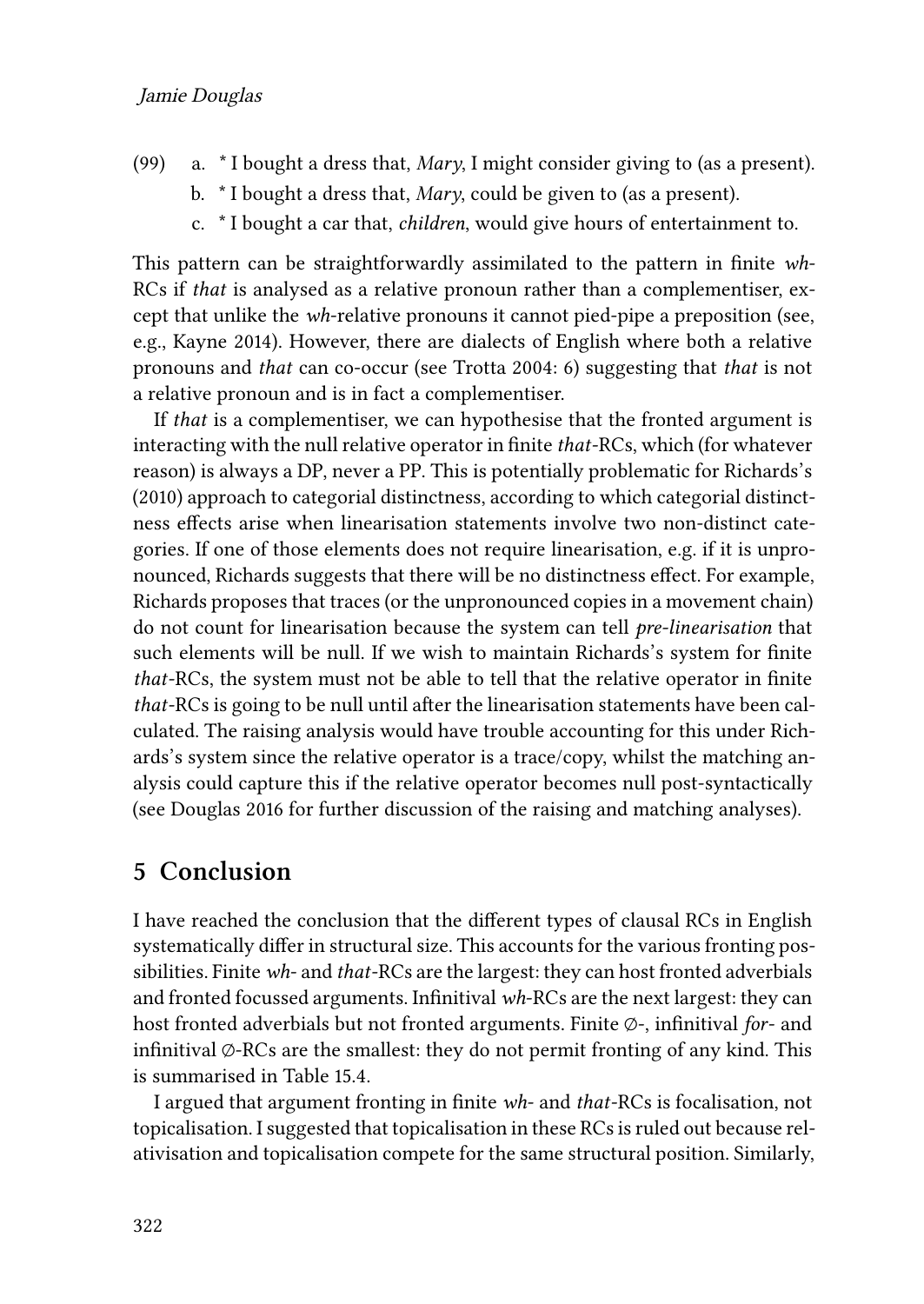<span id="page-26-0"></span>

|                       | Finite<br>$wh$ -RCs | Finite<br>$that$ -RCs | Infinitival<br>$wh$ -RCs | Finite<br>$\varphi$ -RCs | Infinitival<br>for-RCs | Infinitival<br>$\oslash$ -RCs |
|-----------------------|---------------------|-----------------------|--------------------------|--------------------------|------------------------|-------------------------------|
| Adverbial<br>fronting |                     |                       |                          | $\star$                  | $\star$                | $\star$                       |
| Argument<br>fronting  | $(\checkmark)$      | $(\checkmark)$        | $\star$                  | $\star$                  | $\star$                | $\star$                       |
| Structural<br>size    |                     | TopP                  | FocP                     |                          | FinP (or unsplit CP)   | FinP/TP                       |

Table 15.4: Summary of RC structures

I suggested that focalisation in infinitival *wh*-RCs is ruled out because focalisation and relativisation compete for the same structural position. I thus concluded that finite *wh*- and *that*-RCs are TopPs, whilst infinitival *wh*-RCs are FocPs. I also proposed that the other types of RC are FinPs (or unsplit CPs), i.e. they have a C-domain with a single C head, or, in the case of infinitival ∅-RCs, perhaps no C-domain at all.

I also observed that English exhibits a categorial distinctness effect in the C-domain in (at least) three environments: (i) between the relative pronoun/ operator and fronted (focussed) argument in finite *wh*- and *that*-RCs; (ii) between topic and focus in non-RC contexts; and (iii) between the RC head and relative pronoun/operator in infinitival *wh*-RCs (following [Richards 2010](#page-29-0)). I proposed that these are three instances of a single effect, namely the categorial distinctness effect between topic and focus in English, and that relativisation and topicalisation are formally similar (at least in finite RCs).

# **Abbreviations**

| ECM | exceptional case marking          | RC. | relative clause |
|-----|-----------------------------------|-----|-----------------|
| EPP | extended projection principle WCO |     | weak crossover  |

# **Acknowledgements**

I wish to thank Ian Roberts, Theresa Biberauer, Luigi Rizzi, Guglielmo Cinque, David Willis, and the audience of SynCart 1 (Chiusi, 2016) for helpful feedback and comments on this work. This paper is adapted from Chapter 3 of my thesis, which was supervised by Ian Roberts at the University of Cambridge. I gratefully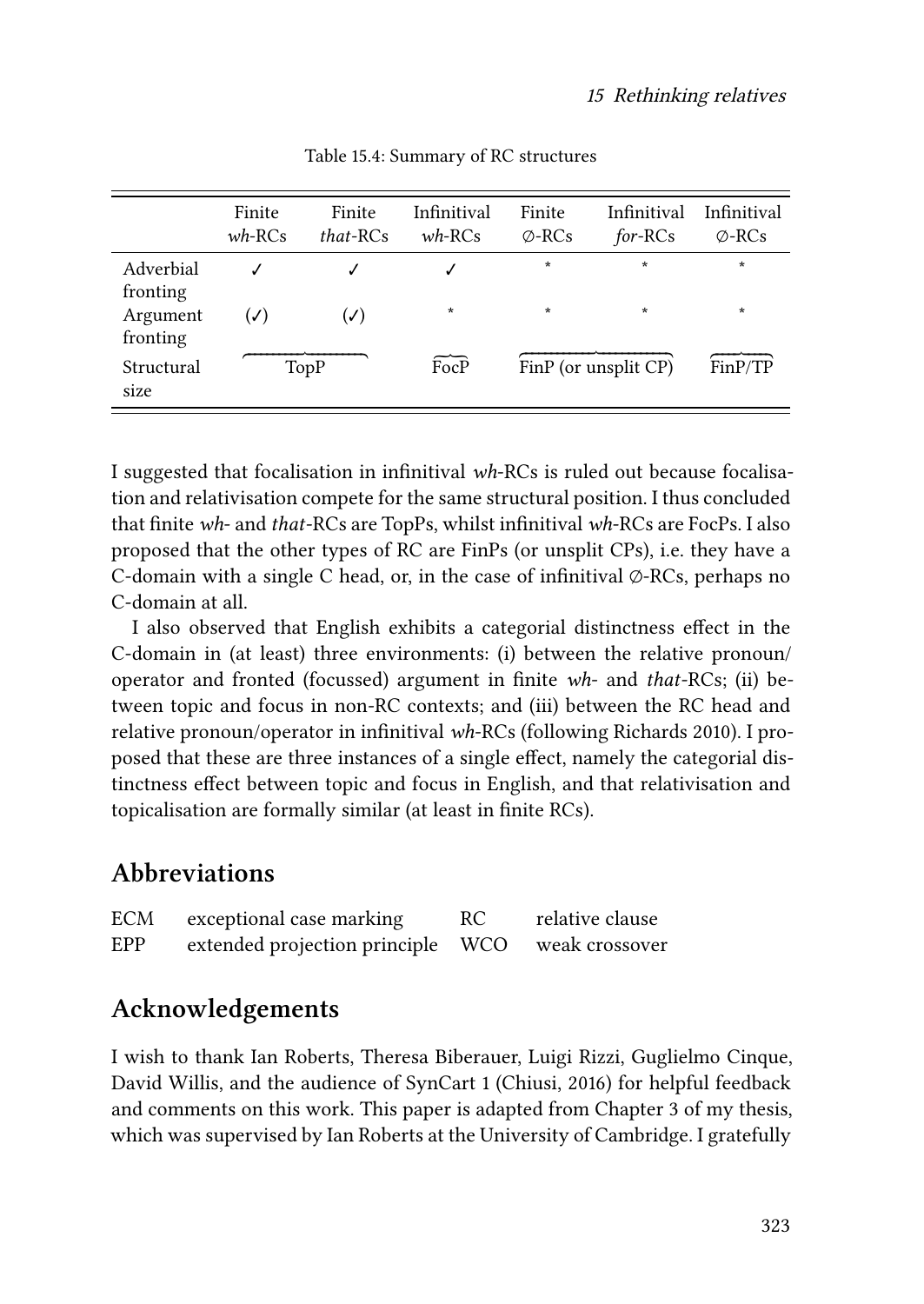acknowledge the AHRC grant no. 04271 and the ERC grant no. 269752 (*Rethinking comparative syntax*).

# **References**

- <span id="page-27-9"></span>Abels, Klaus. 2012. The Italian left periphery: A view from locality. *Linguistic Inquiry* 43(2). 229–254. DOI: [10.1162/LING\\_a\\_00084.](https://doi.org/10.1162/LING_a_00084)
- <span id="page-27-5"></span>Bak, Sung-Yun. 1984. Why not a topic in a relative clause? *Language Research* 20(2). 163–180.
- <span id="page-27-6"></span>Baltin, Mark R. 1982. A landing site theory of movement rules. *Linguistic Inquiry* 13(1). 1–38.
- <span id="page-27-4"></span>Bhatt, Rajesh. 1999. *Covert modality in non-finite contexts*. University of Pennsylvania. (Doctoral dissertation).
- <span id="page-27-7"></span>Bianchi, Valentina. 1999. *Consequences of antisymmetry: Headed relative clauses*. Berlin: De Gruyter. DOI: [10.1515/9783110803372.](https://doi.org/10.1515/9783110803372)
- <span id="page-27-11"></span>Bianchi, Valentina. 2000. The raising analysis of relative clauses: A reply to Borsley. *Linguistic Inquiry* 31(1). 123–140. DOI: [10.1162/002438900554316](https://doi.org/10.1162/002438900554316).
- <span id="page-27-13"></span>Bianchi, Valentina. 2004. Resumptive relatives and LF chains. In Luigi Rizzi (ed.), *The structure of CP and IP* (The Cartography of syntactic Structures 2), 76–114. Oxford: Oxford University Press.
- <span id="page-27-10"></span>Borsley, Robert D. 1997. Relative clauses and the theory of phrase structure. *Linguistic Inquiry* 28(4). 629–647.
- <span id="page-27-0"></span>Bošković, Željko. 1994. Categorial status of null operator relatives and finite declarative complements. *Language Research* 30(2). 387–417.
- <span id="page-27-1"></span>Bošković, Željko. 1996. Selection and the categorial status of nonfinite complements. *Natural Language & Linguistic Theory* 14(2). 269–304. DOI: [10 . 1007 /](https://doi.org/10.1007/BF00133685) [BF00133685](https://doi.org/10.1007/BF00133685).
- <span id="page-27-2"></span>Bošković, Željko. 1997. *The syntax of nonfinite complementation*. Cambridge, MA: MIT Press.
- <span id="page-27-12"></span>Bošković, Željko. 2014. Now I'm a phase, now I'm not a phase: On the variability of phases with extraction and ellipsis. *Linguistic Inquiry* 45(1). 27–89. DOI: [10.](https://doi.org/10.1162/LING_a_00148) [1162/LING\\_a\\_00148.](https://doi.org/10.1162/LING_a_00148)
- <span id="page-27-3"></span>Bošković, Željko. 2016. What is sent to spell-out is phases, not phasal complements. *Linguistica* 56(1). 25–66. DOI: [10.4312/linguistica.56.1.25-66](https://doi.org/10.4312/linguistica.56.1.25-66).
- <span id="page-27-8"></span>Cheng, Lisa Lai-shen. 1991. *On the typology of wh-questions*. MIT. (Doctoral dissertation).
- <span id="page-27-14"></span>Chierchia, Gennaro. 2016. *Weak crossover: A "dynamic" explanation?* Paper presented at 1st SynCart Workshop, Chiusi, 14th July.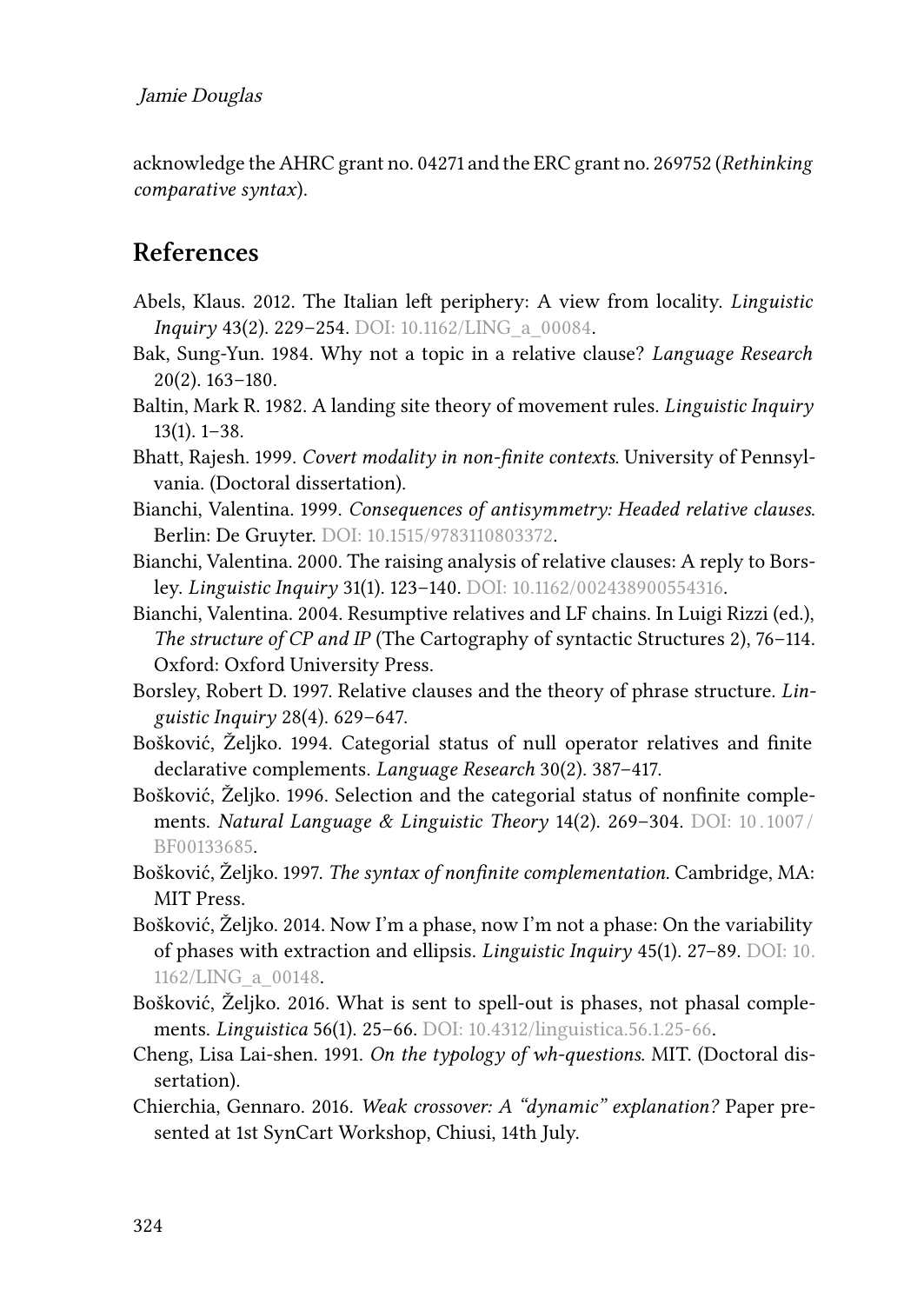- <span id="page-28-7"></span>Chomsky, Noam. 1977. On wh-movement. In Peter W. Culicover, Thomas Wasow & Adrian Akmajian (eds.), *Formal syntax*, 71–132. New York: Academic Press.
- <span id="page-28-3"></span>Chomsky, Noam & Howard Lasnik. 1977. Filters and Control. *Linguistic Inquiry* 8(3). 425–504.
- <span id="page-28-13"></span>Culicover, Peter W. 1991. Topicalization, inversion and complementizers in English. In Denis Delfitto, Martin Everaert, Arnold Evers & Frits Stuurman (eds.), *Going romance and beyond*, 1–45. Utrecht: University of Utrecht.
- <span id="page-28-12"></span>Culicover, Peter W. & Robert D. Levine. 2001. Stylistic inversion in english: A reconsideration. *Natural Language & Linguistic Theory* 19(2). 283–310. DOI: [10.](https://doi.org/10.1023/A:1010646417840) [1023/A:1010646417840](https://doi.org/10.1023/A:1010646417840).
- <span id="page-28-8"></span>den Dikken, Marcel. 2005. A comment on the topic of topic–comment. *Lingua* 115(5). 691–710. DOI: [10.1016/j.lingua.2003.11.005](https://doi.org/10.1016/j.lingua.2003.11.005).
- <span id="page-28-5"></span>Doherty, Cathal. 1993. *Clauses without* that*: The case for bare sentential complementation in English*. University of California, Santa Cruz. (Doctoral dissertation).
- <span id="page-28-6"></span>Doherty, Cathal. 2000. *Clauses without "that": The case for bare sentential complementation in English*. New York: Garland.
- <span id="page-28-1"></span>Douglas, Jamie. 2016. *The syntactic structures of relativisation*. University of Cambridge. (Doctoral dissertation). [http://ling.auf.net/lingbuzz/003182.](http://ling.auf.net/lingbuzz/003182)
- <span id="page-28-0"></span>Haegeman, Liliane. 2012. *Adverbial clauses, main clause phenomena, and the composition of the left periphery* (The Cartography of Syntactic Structures 8). Oxford: Oxford University Press.
- <span id="page-28-9"></span>Harris, Martin & Nigel Vincent. 1980. On zero relatives. *Linguistic Inquiry* 11(4). 805–807.
- <span id="page-28-14"></span>Harwood, William. 2015. Being progressive is just a phase: Celebrating the uniqueness of progressive aspect under a phase-based analysis. *Natural Language & Linguistic Theory* 33(2). 523–573. DOI: [10.1007/s11049-014-9267-3](https://doi.org/10.1007/s11049-014-9267-3).
- <span id="page-28-2"></span>Harwood, William. 2017. Reduced relatives and extended phases: A phase-based analysis of the inflectional restrictions on English reduced relative clauses. *Studia Linguistica* 72(2). 428–471. DOI: [10.1111/stul.12069](https://doi.org/10.1111/stul.12069).
- <span id="page-28-10"></span>Henry, Alison. 1995. *Belfast English and Standard English: Dialect variation and parameter setting*. Oxford: Oxford University Press.
- <span id="page-28-11"></span>Hooper, Joan B. & Sandra A. Thompson. 1973. On the applicability of root transformations. *Linguistic Inquiry* 4(4). 465–497.
- <span id="page-28-4"></span>Huddleston, Rodney, Geoffrey K. Pullum & Peter G. Peterson. 2002. Relative constructions and unbounded dependencies. In Rodney Huddleston & Geoffrey K. Pullum (eds.), *The Cambridge grammar of the English language*, 1031–1096. Cambridge: Cambridge University Press.